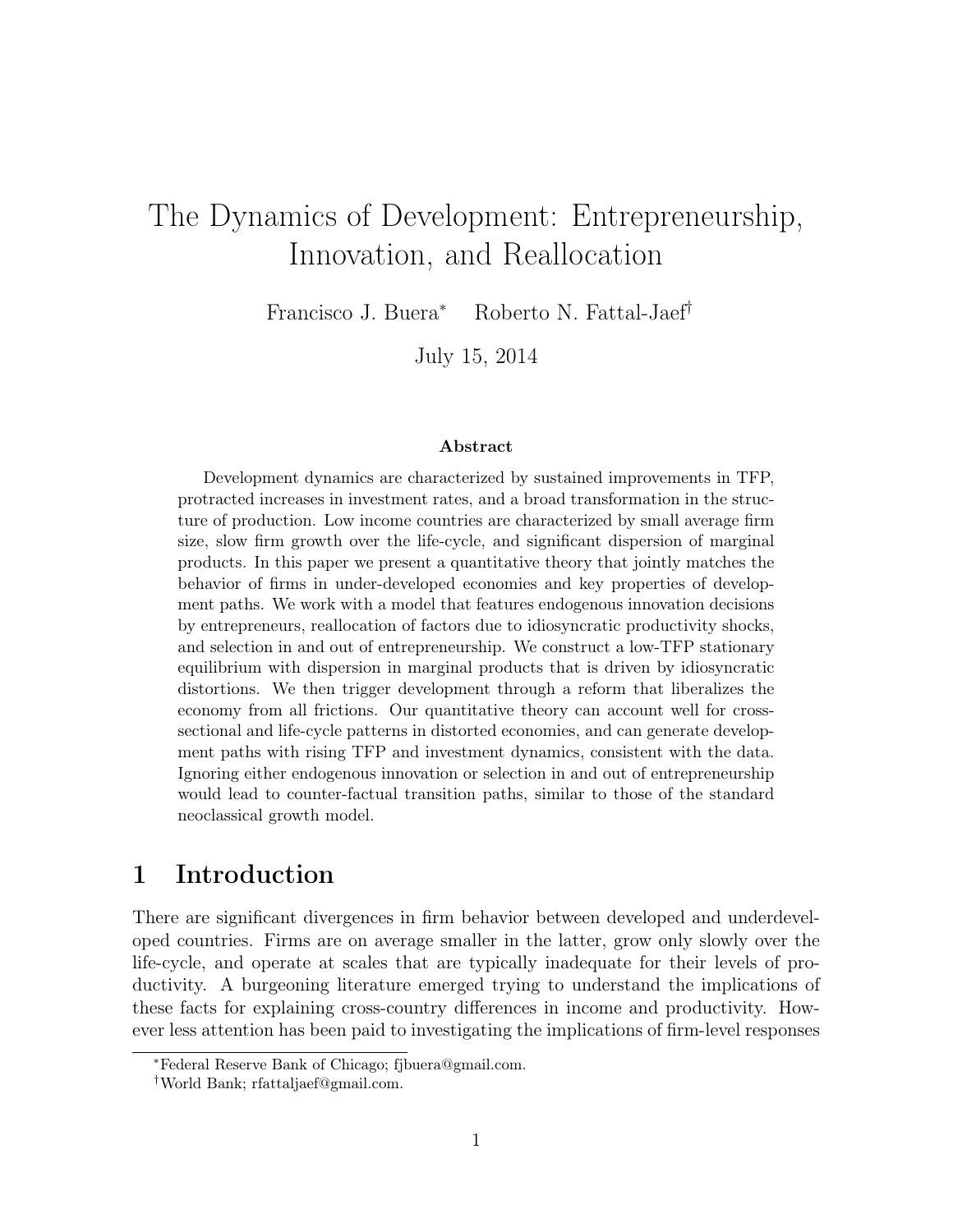for macroeconomic transitions, a subject that is equally puzzling from the point of view of neoclassical growth theory and the experience of miracle economies<sup>1</sup>. How are macroeconomic variables affected by firm-level adjustments in growth rates and scales of operations in response to forces that promote economic growth? Is the consideration of these margins important for the dynamics of output, productivity, and investment along development paths? The goal of this paper is to address this questions in the context of a dynamic general equilibrium model of entrepreneurship and innovation.

Our baseline economy builds on Lucas (1978), which we extend to incorporate a theory of innovation along the lines of Atkeson and Burstein (2010). There is a large household populated by a continuum of individuals, who are heterogeneous with respect to the ability to operate a firm. Entrepreneurial ability evolves endogenously as a result of entrepreneurs' investments in innovation, and exogenously as a result of productivity shocks. For workers, the arrival of entrepreneurial ideas is completely random. Agents commit to a risk-sharing agreement that insulates them from idiosyncratic fluctuations in income. The head of household, then, makes an occupational choice on behalf of its members, determining whether they work for a wage or operate a business, and makes decisions about aggregate consumption and physical capital accumulation. We construct a low income stationary equilibrium introducing idiosyncratic revenue taxes and subsidies, in the spirit of Hsieh and Klenow (2009) and Restuccia and Rogerson (2008). We trigger development through a reform that liberalizes the economy from all frictions.

To highlight the importance of the endogenous innovation decision and the selection in and out of entrepreneurship, we consider two alternative version of our theory that abstract from one of these key mechanisms.

We first explore the implications of our economy for microeconomic and macroeconomic outcomes in the frictionless and distorted stationary equilibriums. We feed a distribution of distortions that, as in the data, creates a positive correlation between marginal revenue products and physical productivity. We test the implications of the model with respect to its predictions about the average firm size, and the life cycle of firms. We find that the theory can account well for these aspects of the economies of low income countries. We show that innovation is discouraged and entrepreneurship is fostered in presence of distortions, forces that together with resource misallocation contribute to reducing the average firm size. The reduction in innovation incentives leads to a flat growth path over the life cycle of a firm. After 60 years, the average entrant in the distorted economy is a third of the size of its counterpart in the frictionless equilibrium.

At the aggregate level, we find that our calibrated profile of distortions generates a reduction in aggregate productivity (TFP) of 34% and contractions in output of 40%, when combined with the reduction in the capital stock. However, our analysis shows that when compared with the TFP and output losses from an economy with exogenous

<sup>&</sup>lt;sup>1</sup>See literature review below for an account of existing work documenting the failure of the neoclassical model to account for observed development paths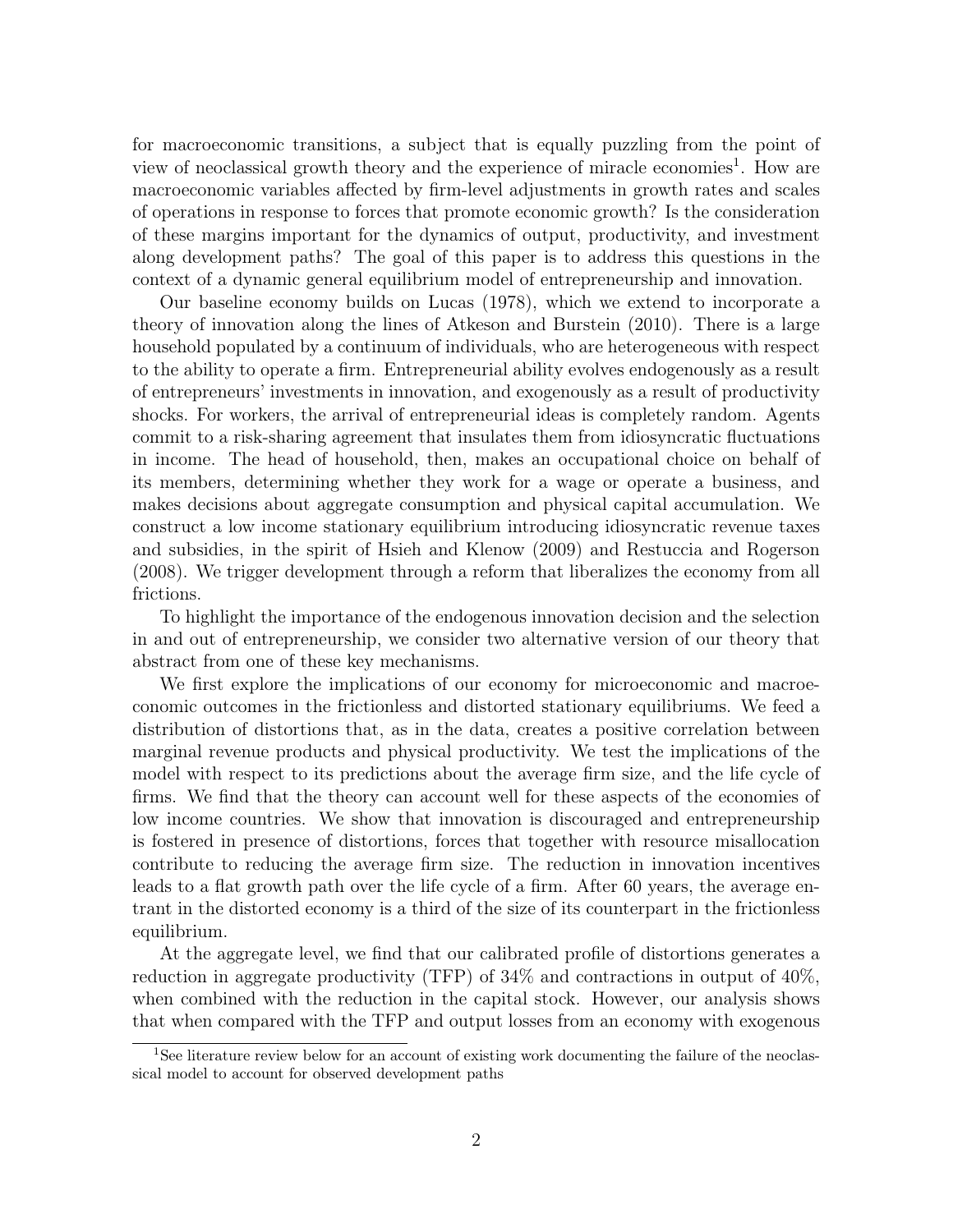innovation, the magnification created by the endogenous technology choice is small, amounting to an extra 4% contraction in TFP. We argue this is a small amount because, at the firm-level, the differences between the two economies are orders of magnitude larger. For example, average entrepreneurial ability goes down by 80% with endogenous innovation, and only 20% with exogenous productivity. We show that a countervailing force that mitigates the productivity loss is the response in the number of entrepreneurs, which goes up by a larger amount with endogenous innovation than without.

With respect to development dynamics, on the other hand, the innovation and occupational choice margins play an essential role in reconciling the model with various features of growth accelerations in miracle economies. Upon a reform that eliminates distortions, firms respond along three margins of adjustment: occupational choices, innovation decisions, and factor reallocation. We show that the interaction between innovation, entry, and exit decisions of entrepreneurs, and capital accumulation of the household, yields a sustained and protracted increase in output and TFP, and a humpshaped path for investment and the interest rate. These patterns are consistent with the type of development dynamics that are observed in the data, and are in opposition to the predictions of the standard neoclassical growth model.

The number of entrepreneurs goes down upon reform, and continues to do so along the transition path to the steady state. The initial decline is explained by the withdrawal of subsidies that artificially protected profits of unproductive entrepreneurs, while the subsequent contraction obeys to the sustained increase in wages, that increases the opportunity cost of entrepreneurship. The increase in the wage is itself the product of the growth in the productivity of succesful incumbents, who innovate more as they now face better prospects for upgrading technologies. The upgrading of technology, however, manifests sluggishly in aggregate productivity, since innovation efforts are risky and the distribution of productivities takes time to reflect the results of firms' innovation efforts. Therefore, the model renders a sustained and protracted increase in TFP.

The decision to increase innovation also has important implications for the dynamics of investment and the rate of return to capital. The latter falls in the early years after the reform, and it overshoots in the intermediate periods before converging to the steady state. Even though distortions were removed, and capital is being reallocated towards highly productive entrepreneurs, there are still very few of those in the economy. Furthermore, the number of agents involved in entrepreneurship has gone down. Thus, capital demand is low. However, as the productivity distribution starts to reflect the increase in the growth rate of firm level productivities, capital demand picks up and so does the rental rate. The dynamics of investment follow that of the interest rate, inhering its hump shape.

Had we abstracted from innovation, entry and exit decisions of entrepreneurs, the behavior our the economy along the development path would have come back to featuring the same counter-factual features of the neoclassical growth model. To show this, we construct a long run equilibrium with and without distortions in which either the evolution of the productivity of entrepreneurs or the occupational choices are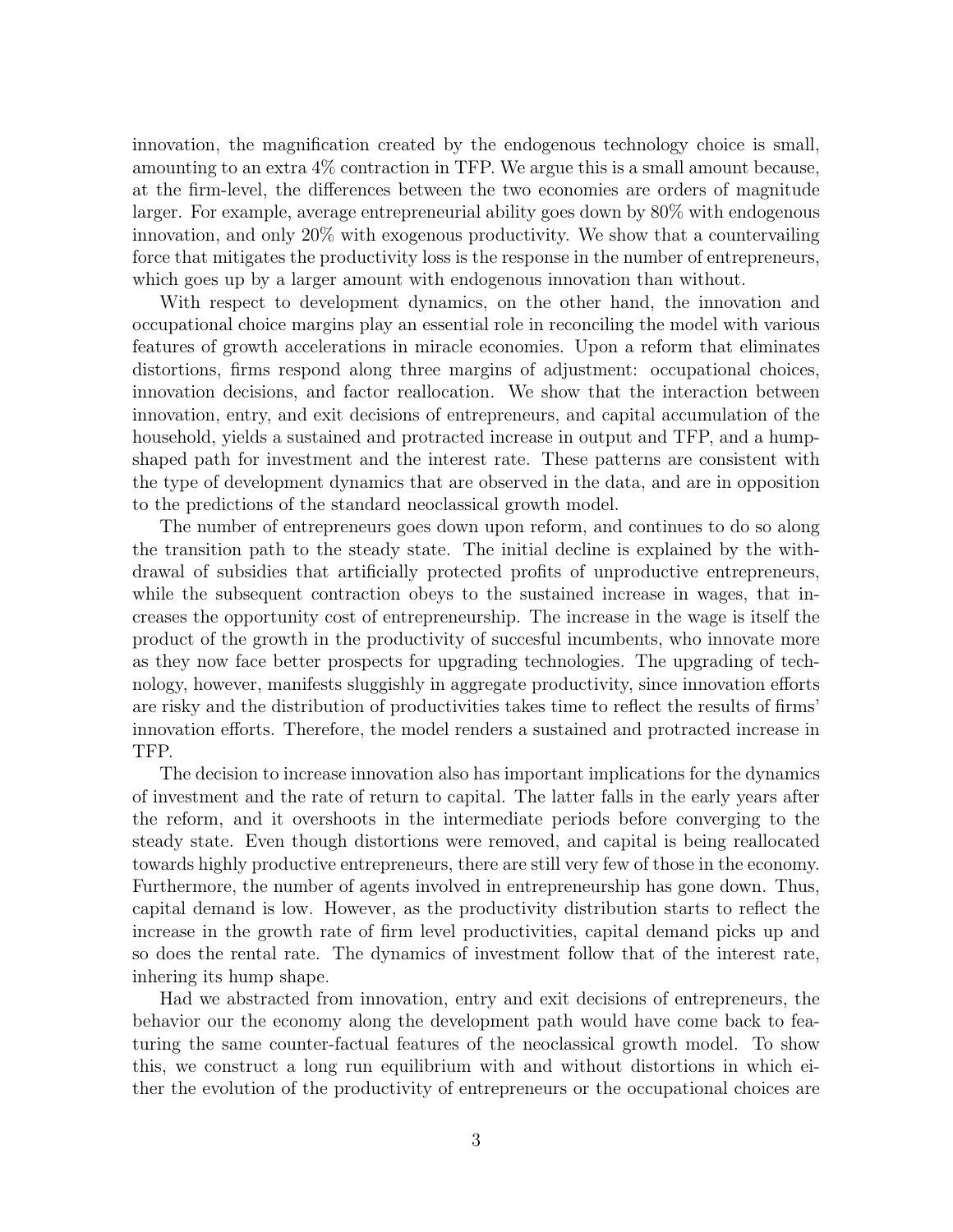exogenous, and explore transition dynamics from the same type of reform as in the benchmark. We find that TFP converges almost immediately in this case, since capital and labor reallocate promptly to their most efficient use. As a result, GDP convergence is significantly faster. In terms of investment and interest rates, the rates of return to capital are the highest upon reform, when the capital stock is low and TFP has jumped up. Investment dynamics, then, take advantage of this shape, spike up upon reform and converge monotonically from above to the new steady state. We conclude from this analysis that, even though the consideration of life-cycle dynamics of firms contributes only mildly to understanding aggregate long run losses from misallocation, it plays an essential role when it comes to understanding development dynamics.

# 2 Related Literature

Our study provides a unified framework to think about the long run implications of allocative distortions, and to investigate the micro and macro behavior of the economy along development paths. It is therefore related to the large body of studies that has made contributions to each of these areas in isolation.

We find motivation in the burgeoning empirical literature on misallocation and productivity. Several studies have documented the divergence in the allocation of production factors across firms between developed and developed countries. Hsieh and Klenow (2009) and Bartlesman, Haltiwanger, and Scarpetta (2008) are two salient examples. From this literature we adopt the fact that misallocation is a pervasive feature of the economies of low income countries, and require that our theory's initial steady state for the analysis of transitions is consistent with statistical properties of the distribution of marginal revenue products and the firm size distribution in developing economies.

Our work also builds upon a related empirical literature investigating differences in life-cycle dynamics of firms across countries. Hsieh and Klenow (2012) finds that a typical 40 year old manufacturing firm in Mexico is twice as large as it was at entry, while firms display virtually no growth over the life-cycle in India. In the US, on the other hand, a typical entrant multiplies its size by a factor of 8 once it reaches the 40 years mark. Ayyagari et.al. (2013) also find evidence of slower firm growth in a broader sample of developing countries, although these differences are less pronounced than those in Hsieh and Klenow (2012). We use these facts as motivation to bring an endogenous mechanism of firm growth into our model that connects life-cycle dynamics to distortions affecting allocative efficiency. Unlike the cross-sectional implications of the distortions, which will be calibrated to data, we shall explore the life-cycle implications of the model as a test to our theory of innovation.

The quantification of the long run aggregate implications of allocative distortions, and the assessment of the magnification effects created by the endogenous responses in occupational choices and innovation is a subject that is also present in the literature just described. Hsieh and Klenow (2012) finds that accounting for differences in life cycle dynamics of firms across countries can generate productivity loses of up to 25%. Our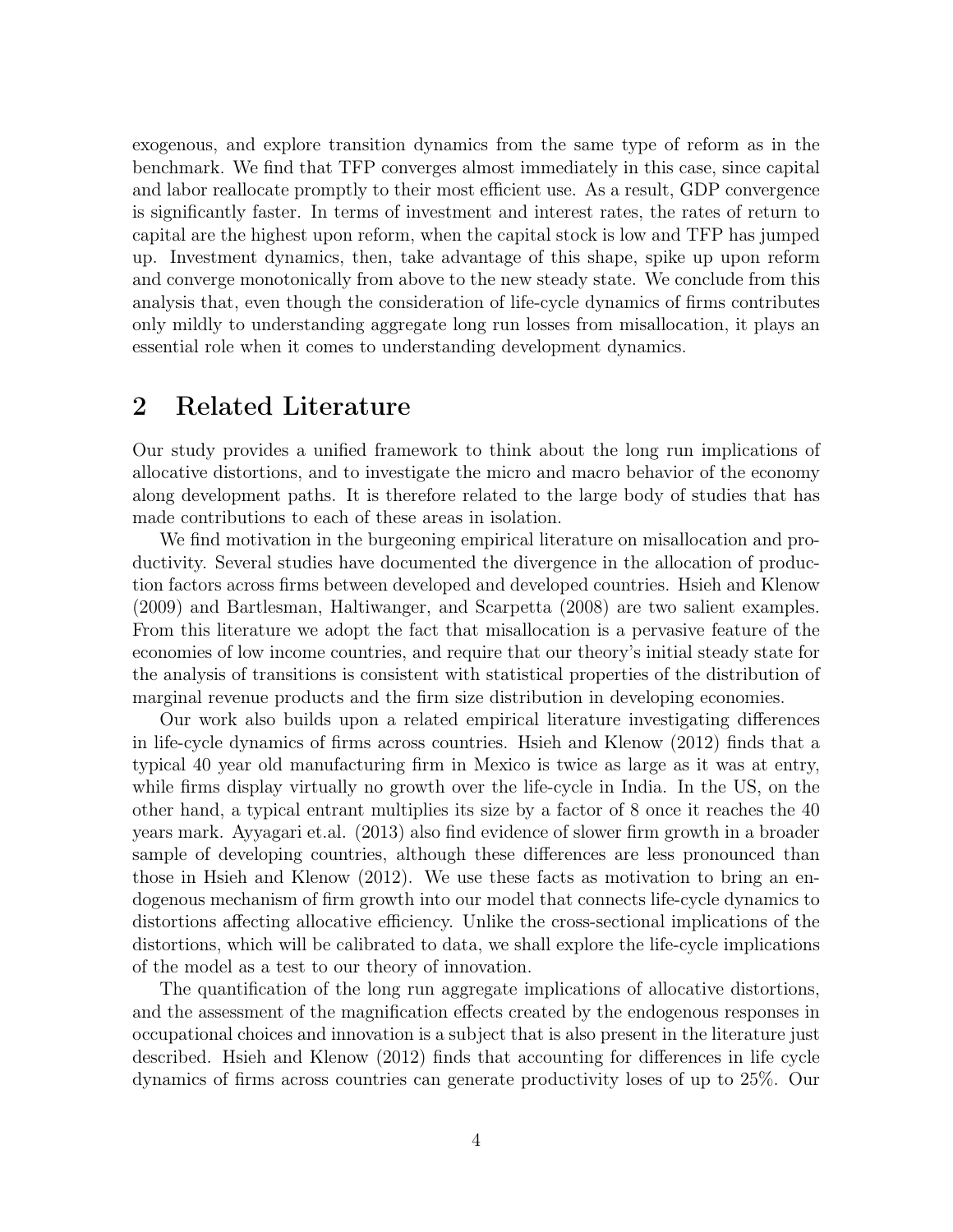work relates to this study in two ways. First, it offers an alternative quantification of the steady-state productivity effects of life cycle considerations in presence of distortions, through the lens of a slightly different model. Under our calibration, we find that the endogenous response in innovation efforts by firms magnifies the long run decline in TFP relative to an economy with exogenous productivity growth by a moderate 5%. However, we differentiate from the existing literature in showing that, albeit of lesser importance for long run aggregate outcomes, accounting for endogenous innovation responses by firms plays a critical role for development dynamics.

The second feature of our work connects us with the literature on neoclassical transition dynamics. Christiano (1989) and King and Rebelo (1993) were the first to emphasize the shortcoming of the frictionless neoclassical model when it came to reproducing features of transition dynamics in miracle economies. In the data, transition dynamics of fast growing economies are characterized by sustained growth in income per-capita and total factor productivity, delayed but protracted investment surges, and hump-shaped interest rate dynamics. These features cannot be jointly reproduced by the various extensions to the canonical neoclassical growth model. Our contribution is to propose a model with richer micro-economic underpinnings, disciplined by firmlevel data in developed and developing countries, and show that the richer version can successfully reproduce all features of the data.

Two papers in the literature stand out for the proximity with ours. Buera and Shin (2013) develops a theory of transitions featuring heterogeneous entrepreneurs, entry and exit to production, and credit market imperfections. Motivated by the experience of seven Asian economies, the authors show that in presence of financial frictions that delay capital reallocation, transition paths triggered by the removal of idiosyncratic distortions are characterized by investment and interest rate dynamics that are close to the data. The model also yields an endogenous path for TFP, although on this front the model's convergence is faster than in the data. Our relationship to this paper is twofold. On one hand, we take the paper's historical accounts of growth accelerations in fast growing economies as providing empirical support to the idea that reforms that removes allocative distortions occurred at the beginning of these growth accelerations. Secondly, our model provides a complementary mechanism through which macroeconomic dynamics can depart from those of the standard neoclassical model. Rather than emphasizing frictions to factor reallocation, we show that the interaction between the economy's incentives to accumulate tangible capital, through household's investment decisions, and intangible capital, from firms' innovation efforts, can generate transition paths for output, investment, and TFP similar to those in the data in a frictionless setup. Furthermore, because innovation outcomes are risky, the productivity distribution of firms manifests sluggishly the increased innovation efforts by firms, which allows the model to generate sustained and protracted increases in TFP, a weakness of the theories based on barriers to factor reallocation.

The consideration of tangible and intangible forms of capital relates our paper to the work of Atkeson and Kehoe (2005). The authors develop a theory of development in which life-cycle dynamics are driven by age-dependent stochastic accumulation of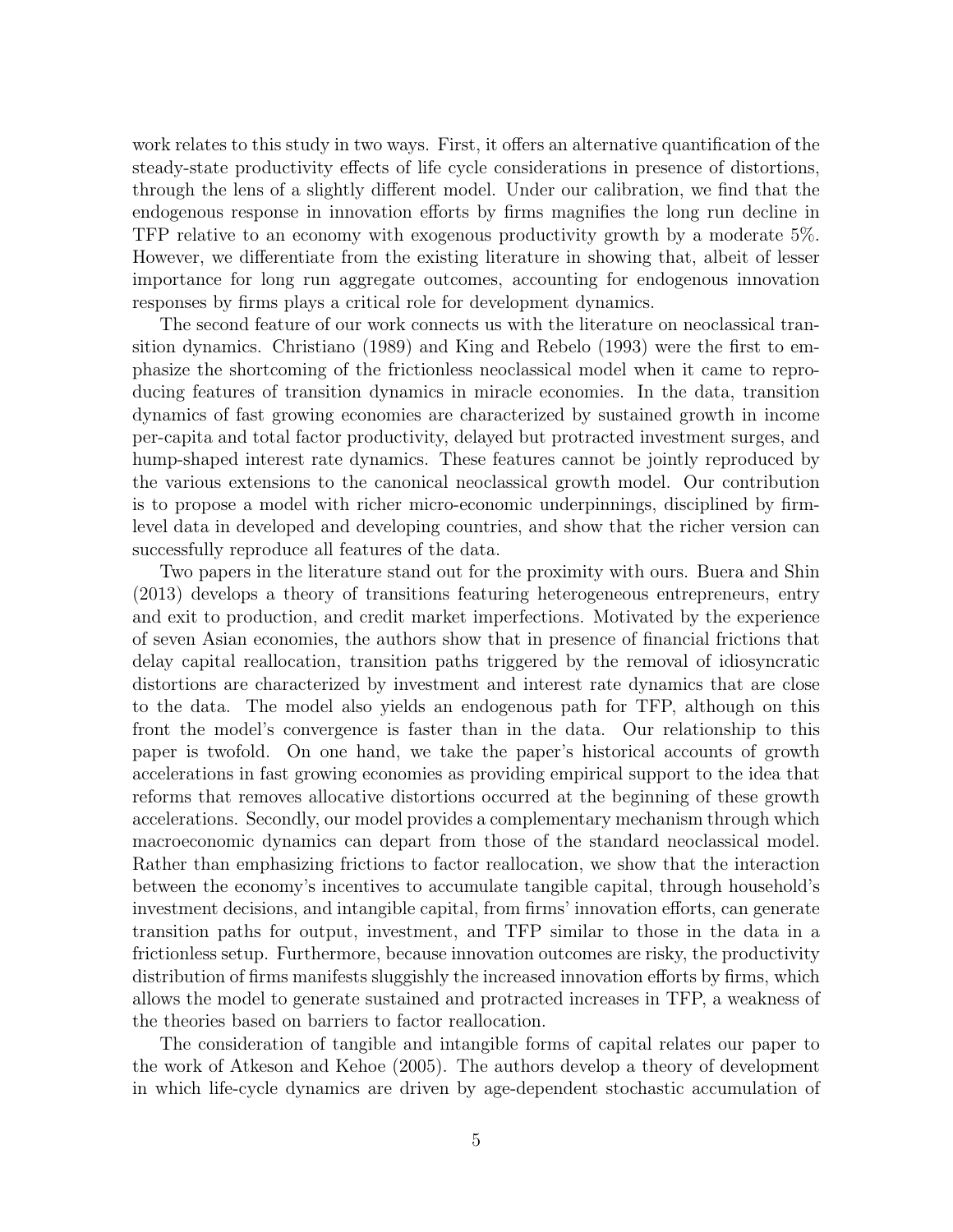organizational capital and in which entering firms embody the best available technology. The trigger of development in their model stems from a sudden permanent improvement in the technologies embodied in new plants. Despite the resemblance of our model to theirs, there are several points of departure. First, as in the data, life-cycle dynamics of firms in the frictionless steady state of our model are different from those of the distorted equilibrium. In turn, this differences are generated endogenously, from a theory of innovation that connects firm growth to allocative frictions. Secondly, the predictions about entry along the transition path in our model differ from those in Atkeson and Kehoe (2005). Entry is inefficiently encouraged by subsidies in the prereform steady state of our economy, which implies that our development paths are characterized by reductions in entrepreneurship, and increases in the average firm size. Lastly, because of our focus on growth accelerations, we follow a different strategy for parameterizing the pre-reform stationary equilibrium, appealing to firm-level data in low income countries to discipline the choice of distortions that hinder output and productivity.

# 3 Model

We propose an economy populated by a single household, composed of a continuum of agents. These agents are heterogeneous with respect to their ability to operate a production technology and run a business. The head of household makes an occupational choice on behalf of each agent, choosing either to assign her to entrepreneurship and earn a risky profit, or make her participate in the labor force, in exchange for a fixed wage. Each individual commits to participate in a risk-sharing agreement that insulates individual consumption from fluctuations in idiosyncratic income. In addition to occupational choices, the head of household chooses aggregate consumption and investment in order to maximize lifetime utility.

There are endogenous and exogenous forces for firm dynamics and resource reallocation. The endogenous component stems from entrepreneur's investments in a risky innovation technology that controls the expected evolution of entrepreneurial ability over time. The exogenous element results from idiosyncratic productivity shocks around the expected path. It is the endogenous decision of entrepreneurs to innovate together with the decision to enter and exit entrepreneurship that connects the life cycle and the size distribution of firms with policies and distortions to factor allocation.

### 3.1 Consumption and Savings Problem

The assumption of perfect sharing of idiosyncratic risk allows us to separate the consumption/investment decision from the choices about occupations.

Taking wages and occupational choices as given, the household chooses consumption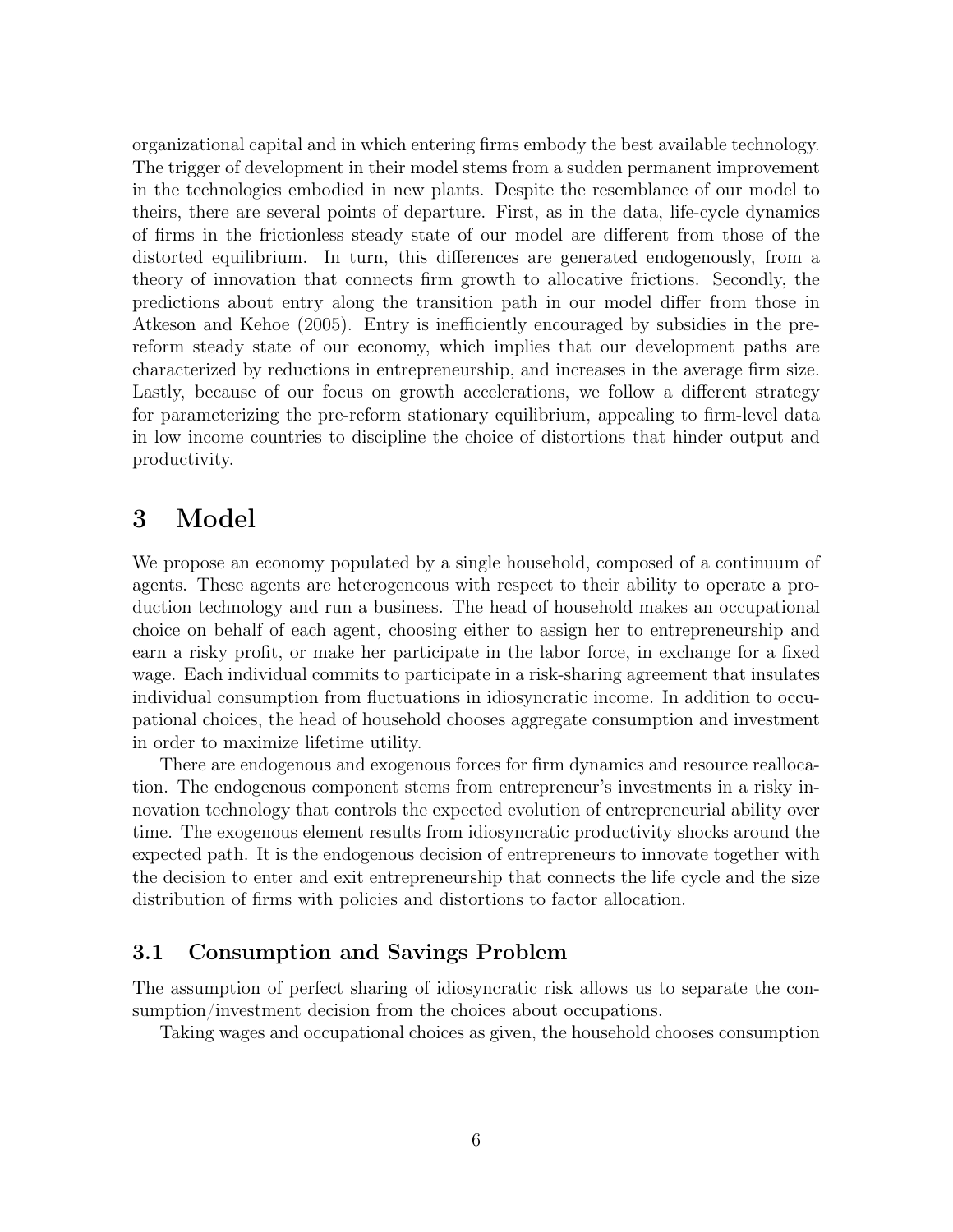and investment in order to solve the following problem:

$$
\max \{c_{t}, k_{t+1}\}_{t=0}^{\infty} \sum_{t=0}^{\infty} \beta^{t} \frac{c_{t}^{1-\sigma}}{1-\sigma}
$$

subject to

$$
c_t + k_{t+1} = w_t L_t^s + \Pi_t + (1 + r_t) k_t.
$$

Aggregate labor supply and aggregate profits,  $L_t^s$  and  $\Pi_t$  respectively, are defined as follows:

$$
L_t^s = \int \left(1 - o_t\left(z\right)\right) dM_t\left(z\right)
$$

and

$$
\Pi_t = \int o_t(z) \, \pi_t(z) \, dM_t(z)
$$

where  $o_t(z)$  is the outcome of the occupational choice of a household member with productivity z, being equal to 0 if she is a worker, and 1 is she is an entrepreneur; and  $M_t(z)$  denotes the endogenous distribution of agents over productivity levels. All these objects will be characterized in detail below.

#### 3.2 Occupational Choice

We assume that the head of household chooses occupations for its members every period. Furthermore, we assume that movements in and out of entrepreneurship are costless. Therefore, the decision to allocate an individual into working for a wage or becoming an entrepreneur amounts to comparing the values associated with each activity.

When selected into entrepreneurship, agents produce the final good combining their own idiosyncratic productivity, z, together with capital and labor into a Cobb-Douglas production function with decreasing returns to scale<sup>2</sup>:

$$
y_t(z) = z^{(1-\alpha-\theta)} k_t(z)^{\alpha} l_t(z)^{\theta}
$$

We assume that there are perfectly flexible labor and capital rental markets every period, so that both capital and labor can be adjusted freely in response to changes in aggregate or idiosyncratic conditions. It follows that capital and labor choices are determined by the following static maximization problem:

$$
\pi_t(z) = \max_{l,k} \left\{ z^{(1-\alpha-\theta)} k^{\alpha} l^{\theta} - w_t l - (r_t + \delta) k \right\}
$$

<sup>&</sup>lt;sup>2</sup>The introduction of the productivity term raised to the  $(1 - \alpha - \theta)$  power is a normalization that simplifies the description of the stochastic process for productivity. As we will show below, firms' capital and labor demands become proportional to  $z$  when productivity is introduced in this way in the production function. This allows us to map the space of productivity levels  $z$  directly into the space of labor and capital demands.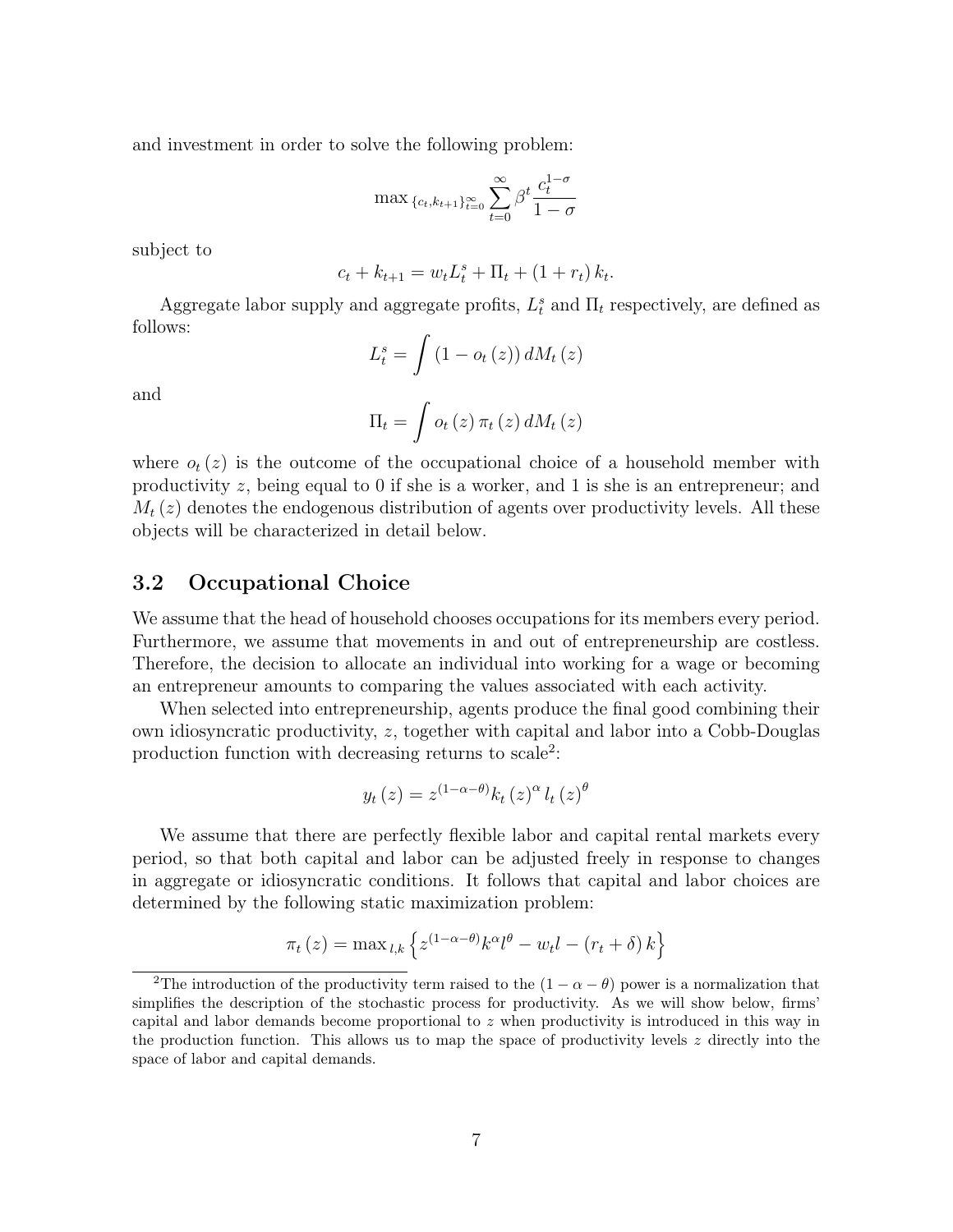which yields the following expressions for optimal capital and labor demands:

$$
l_t(z) = \left(\frac{\alpha}{r_t + \delta}\right)^{\frac{\alpha}{1 - \alpha - \theta}} \left(\frac{\theta}{w_t}\right)^{\frac{1 - \alpha}{1 - \alpha - \theta}} z
$$

$$
k_t(z) = \left(\frac{\alpha}{r_t + \delta}\right)^{\frac{1 - \theta}{1 - \alpha - \theta}} \left(\frac{\theta}{w_t}\right)^{\frac{\theta}{1 - \alpha - \theta}} z
$$

The indirect profit function associated with optimal capital and labor demands is given by:

$$
\pi_t(z) = \left(\frac{\alpha}{r_t + \delta}\right)^{\frac{\alpha}{1 - \alpha - \theta}} \left(\frac{\theta}{w_t}\right)^{\frac{\theta}{1 - \alpha - \theta}} \left(1 - \alpha - \theta\right) z
$$

Besides production decisions, entrepreneurs make investments in innovation. We adopt a process of technology upgrading and downgrading similar to that in Atkeson and Burstein (2010). Specifically, we assume that the growth rate of idiosyncratic productivity is normally distributed, with an expected rate of growth that is determined from the firm's investments in innovation, and an exogenous standard deviation.

Let  $\Delta$  denote the change in the logarithm of productivity that a firm can experience from one period to the other. Entrepreneurs count with a research technology that yields a probability p of a technological upgrade (and probability  $1-p$  of a downgrade) in return to investing  $\chi(p, z)$  units of labor. We assume a convex function for the cost of innovation of the following form:

$$
\chi_t(p,z) = z \times \mu e^{\phi p}
$$

Notice that the innovation cost is scaled by the current productivity of the entrepreneur. As we will explain below, this is an important assumption that allows the model to be consistent with innovation patterns of large firms in the U.S, which is our target economy for the calibration. We will also explain the relevance of the scale parameter  $\mu$  and the elasticity parameter  $\phi$  to replicate of properties of the size distribution and firm life-cycle dynamics in the U.S.<sup>3</sup>

Taking capital and labor demands from the static profit maximization problem, entrepreneurs' innovation decision solves the following optimization problem:

$$
v_t^E(z) = \max_p \left\{ \pi_t(z) - w_t \chi(p, z) + \left( \frac{1}{1 + r_{t+1}} \right) \left[ pv_{t+1} \left( ze^{\Delta} \right) + (1 - p) v_{t+1} \left( ze^{-\Delta} \right) \right] \right\}
$$

with  $v_t^E(z)$  standing for the value of an entrepreneur with productivity z in period t, and  $v_t(z)$  denoting the value of an individual in period t with productivity z, facing

<sup>3</sup>We can also describe the process for idiosyncratic productivity as following binomial approximation to a geometric Brownian motion, with an exogenous standard deviation ∆, and endogenous drift  $(2p_t(z) - 1) \Delta$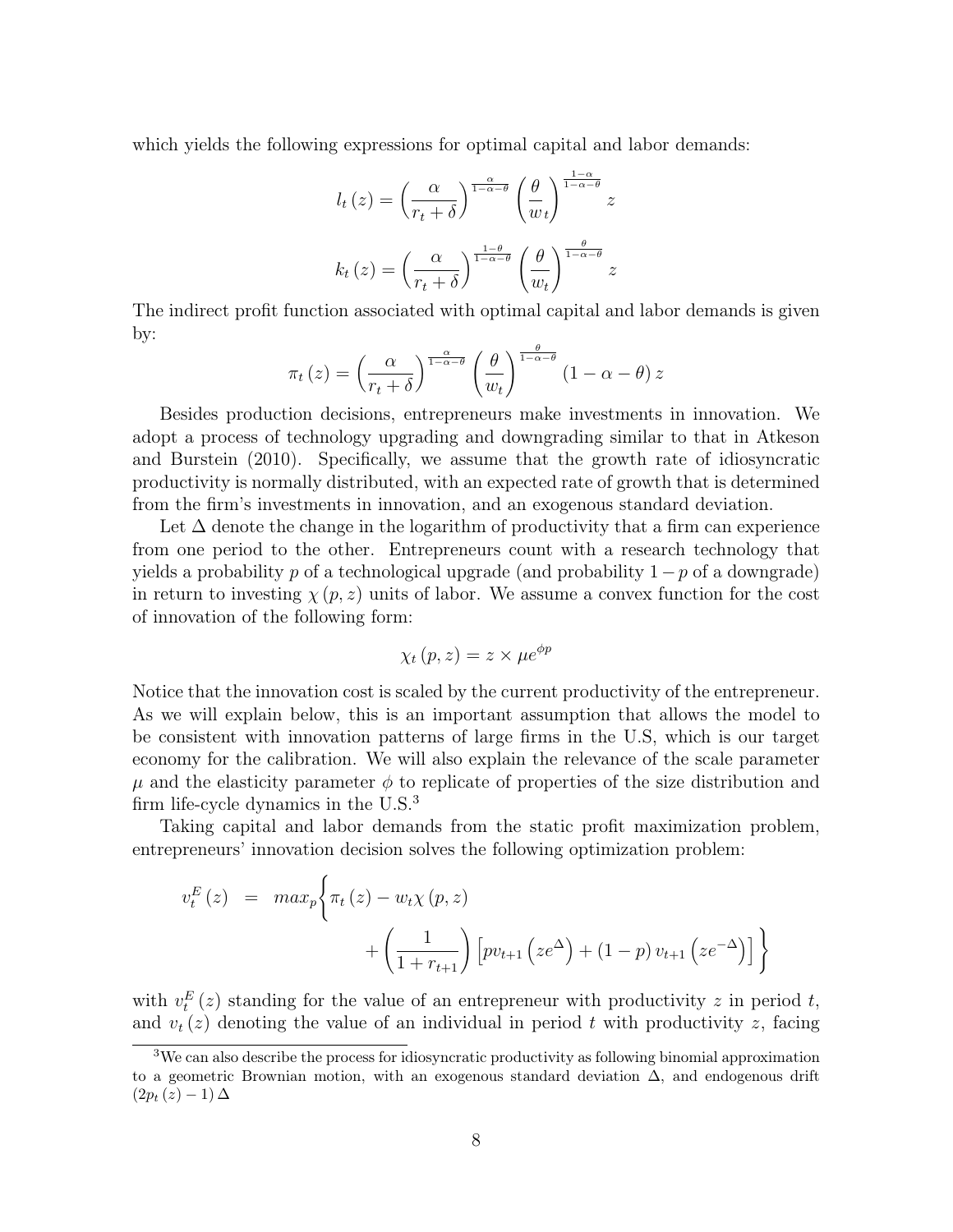the decision to become an entrepreneur or working for a wage. We will come back to this value below, once we characterize the value of a worker.

Unlike entrepreneurs, we abstract from modeling workers' efforts and investments in developing entrepreneurial ability. We assume that while working for a wage, agents get a random draw of entrepreneurial ability from a known stationary distribution  $F(z)$ that they can exploit the following period if they find profitable to do so. In particular, we assume that an individual in the labor force with current entrepreneurial ability  $z$ gets to keep it for the following period with probability  $\psi$ , and gets a random draw from the distribution  $F(z)$  with probability  $(1 - \psi)$ . The same process governs the evolution of entrepreneurial ability of agents that join the labor force after having exited from operating a business. These agents will keep the accumulated stock of knowledge with probability  $\psi$ , and will get random draws with probability  $(1 - \psi)$ .

Our probabilistic representation of the arrival of entrepreneurial ideas among workers allow us to be consistent with two key properties about the behavior of entrants in the data: 1) the rate of establishment entry and exit, and 2) the average size of entrants relative to incumbents. We will see below that consistency with these facts is important for the properties of firm's life-cycle dynamics, and for evaluating the aggregate consequences of allocative distortions.

It follows from the above that the value of a worker is simply defined by the wage rate in the period, plus the discounted expected value of resetting occupations in the following period:

$$
v_t^{\omega}(z) = w_t + \left(\frac{1}{1 + r_{t+1}}\right) \left[ \psi v_{t+1}(z) + (1 - \psi) \int v_{t+1}(z') dF(z') \right]
$$

with the value of an agent before making an occupational choice given by

$$
v_{t}(z) = \max_{o_{t}(z)} o_{t}(z) v_{t}^{E}(z) + (1 - o_{t}(z)) v_{t}^{\omega}(z).
$$

#### 3.2.1 Aggregation and Definition of Equilibrium

At any given point in time, all individuals in the economy will be distributed over the space of entrepreneurial productivities. We denote the fraction of individuals with productivity less than or equal to z with  $M_t(z)$ . We need to characterize the evolution of such distribution in order to be able to aggregate individual decisions and compute equilibrium prices.

Say we start with a given distribution  $M_t(z)$  at the beginning of period t. Entrepreneurs move across productivity levels in accordance to their innovation decisions, while workers do so in response to the stochastic process of productivity. Combining these processes leads to the following law of motion for the distribution of agents across productivity levels:

$$
M_{t+1}(z) = M_t(z) + \int_z^{ze^{\Delta}} (1 - p_t(x)) o_t(x) dM_t(x) - \int_{ze^{-\Delta}}^z p_t(x) o_t(x) dM_t(x)
$$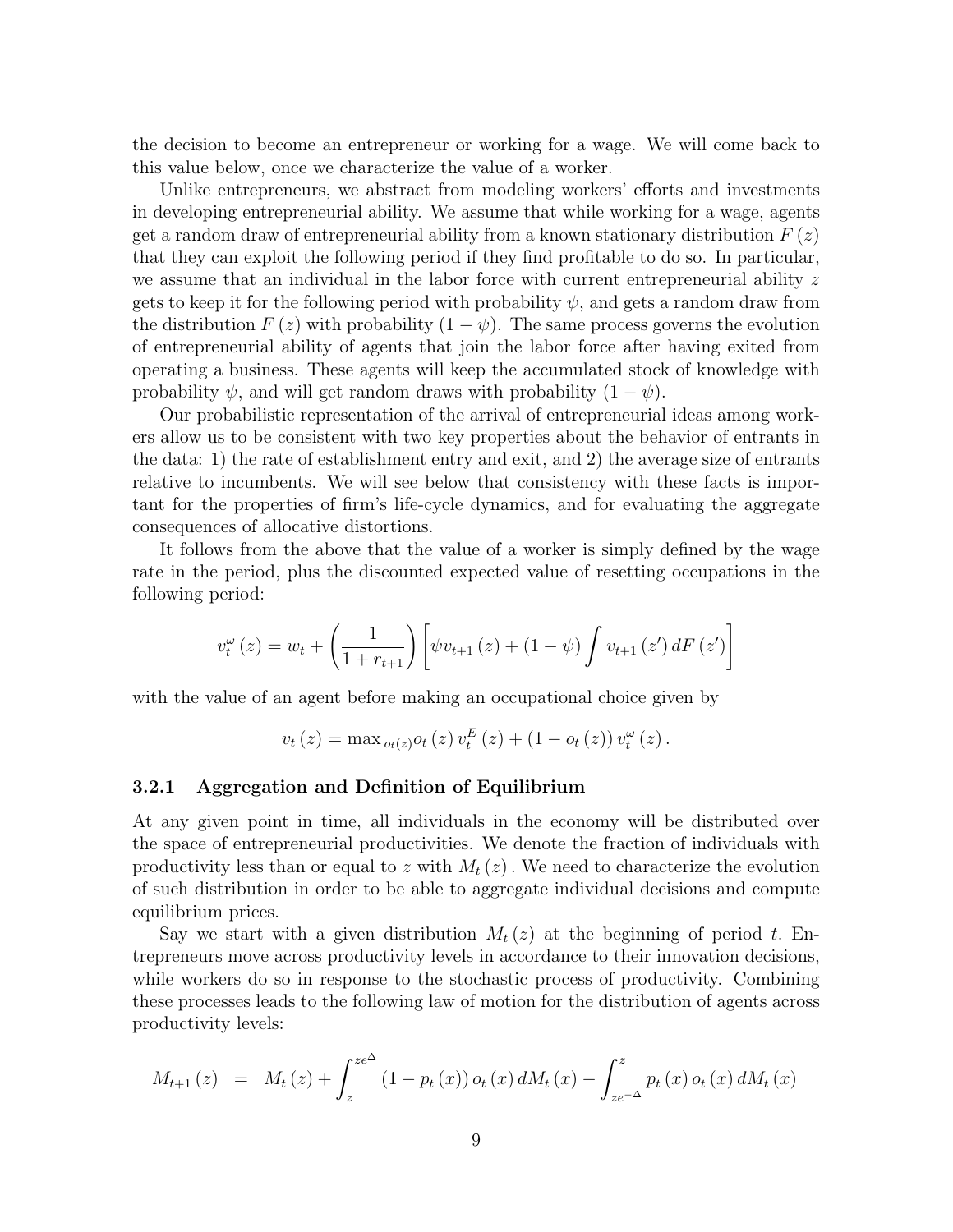$$
-(1 - \psi) \int_0^z (1 - o_t(x)) dM_t(x)
$$
  
+  $(1 - \psi) F(z) \int_0^\infty (1 - o_t(x)) dM_t(x)$  (1)

The second two terms refer to the individuals that worked as entrepreneurs in period t and transition to (remain in) the set with productivity in  $[0, z]$  after a period. Those with productivity level  $x \in (z, ze^{\Delta}]$  downgrade to  $xe^{-\Delta} < z$  with probability  $1-p_t(x)$ , and those with productivity level  $x \in (ze^{-\Delta}, z]$  upgrade to  $xe^{\Delta} > z$  with probability  $p_t(x)$ . The last two terms refer to workers. A fraction  $1-\psi$  of workers with ability less than z get a new productivity. Among all the workers that get a new productivity, a fraction  $(1 - \psi)F(z)$  their new draw is less than or equal to z.

A competitive equilibrium in this economy is given by sequences of choices by the head of the household  $\{c_t, k_{t+1}, o_t(z)\}_{t=0}^{\infty}$ ; sequences of entrepreneurs' decisions  ${l_t(z), k_t(z), p_t(z)}$ ; sequences of interest rate and wage rates  ${r_t, w_t}$ ; and a distribution of agents over productivities  $\{M_t(z)\}$ ; such that given an initial capital stock  $K_0$  and a given distribution of talent draws for workers  $F(z)$ , household's and firm's decision solve their dynamic optimization problems and capital and labor markets clear

$$
\int \left[ l_t(z) + z^{\frac{1}{1-\alpha-\theta}} h e^{\phi q_t(z)} \right] o_t(z) dM_t(z) = \int \left( 1 - o_t(z) \right) dM_t(z)
$$

and

$$
\int k_t(z) o_t(z) dM_t(z) = K_t,
$$

and the distribution of entrepreneurial productivity evolves according to (1).

Similarly, a *long run equilibrium* of this economy is one where individual decisions, aggregate quantitites, and prices are constant, and the distribution of productivities are stationary.

**Output and Productivity** A well known property of our model with decreasing returns to scale and frictionless factor markets is that the production side of the economy aggregates into the following aggregate production function:

$$
Y_t = \left[ \int o_t \left( z \right) z dM_t \left( z \right) \right]^{(1-\alpha-\theta)} \left( K_t^s \right)^\alpha \left( L_{p,t}^s \right)^\theta
$$

where  $L_{p,t}$  stands for aggregate labor demands for the production of the final good only:

$$
L_{p,t} = \int l_t(z) \, o_t(z) \, dM_t(z)
$$

Measured TFP, in turn, can be computed from the following expression:

$$
TFP = \left[ \int o_t(z) z dM_t(z) \right]^{(1-\alpha-\theta)} \frac{\left(K_t^s\right)^{\alpha} \left(L_{p,t}^s\right)^{\theta}}{\left(L_t\right)^{1-\alpha}}
$$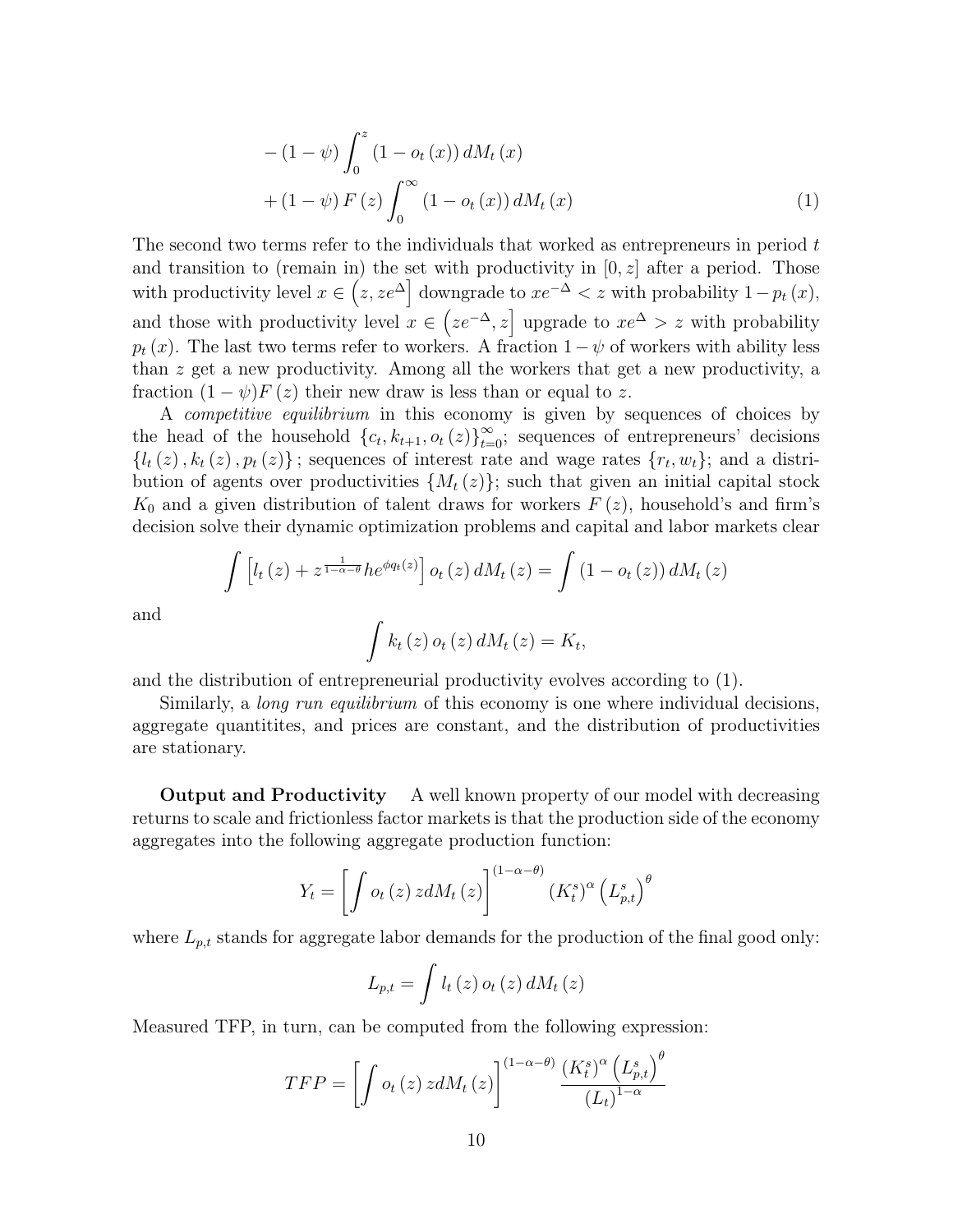Notice that we have made an adjustment to our measure of TFP so as to make it comparable with those of income accounting studies. The expression reflects that output is deflated using the entire labor force in the data, regardless of occupations, while in the model only a subset of the agents are involved in the production of goods. The other fraction, entrepreneurs and workers in innovation, make intangible contributions that go unmeasured in GDP.

#### 3.3 Introducing Distortions

One of the goals of this paper is to assess the ability of our theory of innovation and entrepreneurship to generate life-cycle and cross-sectional implications that are consistent with those observed in under-developed countries. To this end, we construct a low income and low TFP stationary equilibrium by means of introducing idiosyncratic taxes and subsidies to the revenues of the firms.

Idiosyncratic distortions create a wedge between the firm's marginal revenue product of labor and capital and factor prices that translate into a reduction in output and TFP. We specify a log-linear relationship between the underlying physical productivity of the firm and the idiosyncratic distortion. We then discipline the slope of this loglinear relationship using information about the correlation between the distribution of marginal revenue products and the the distribution of physical productivities in developing countries <sup>4</sup>. We impose a lump sum transfer to the household to balance the budget of the government.

Formally, let  $\tau_z$  be the revenue tax or subsidy rate corresponding to a firm with productivity z. Then, distortions and productivity are related in the following fashion

$$
[1 - \tau(z)] = \left(\frac{z}{z_I}\right)^{-\nu(1-\alpha-\theta)}
$$

where  $z_I$  is the index of the productivity level that we choose to separate firms into those that get a subsidy  $(\tau(z) < 0)$  and those that are taxed  $(\tau(z) > 0)$ .

Faced with a distortion, the entrepreneur's static profit maximization problem is now given by the following:

$$
\pi_t(z) = \max_{l,k} \left\{ (1 - \tau(z)) z^{(1 - \alpha - \theta)} k^{\alpha} l^{\theta} - w_l l - (r_t + \delta) k \right\}
$$

which yields the following expressions for optimal capital and labor demands:

$$
l_t(z) = \left(\frac{\alpha}{r_t + \delta}\right)^{\frac{\alpha}{1 - \alpha - \theta}} \left(\frac{\theta}{w_t}\right)^{\frac{1 - \alpha}{1 - \alpha - \theta}} z (1 - \tau(z))^{\frac{1}{1 - \alpha - \theta}}
$$

<sup>&</sup>lt;sup>4</sup>It is well known from the work of Hsieh and Klenow (2009) and Restuccia and Rogerson (2008), among others, that both the dispersion of marginal revenue products, and its correlation with the distribution of physical productivity, are important statistics for the determination of productivity losses associated with misallocation.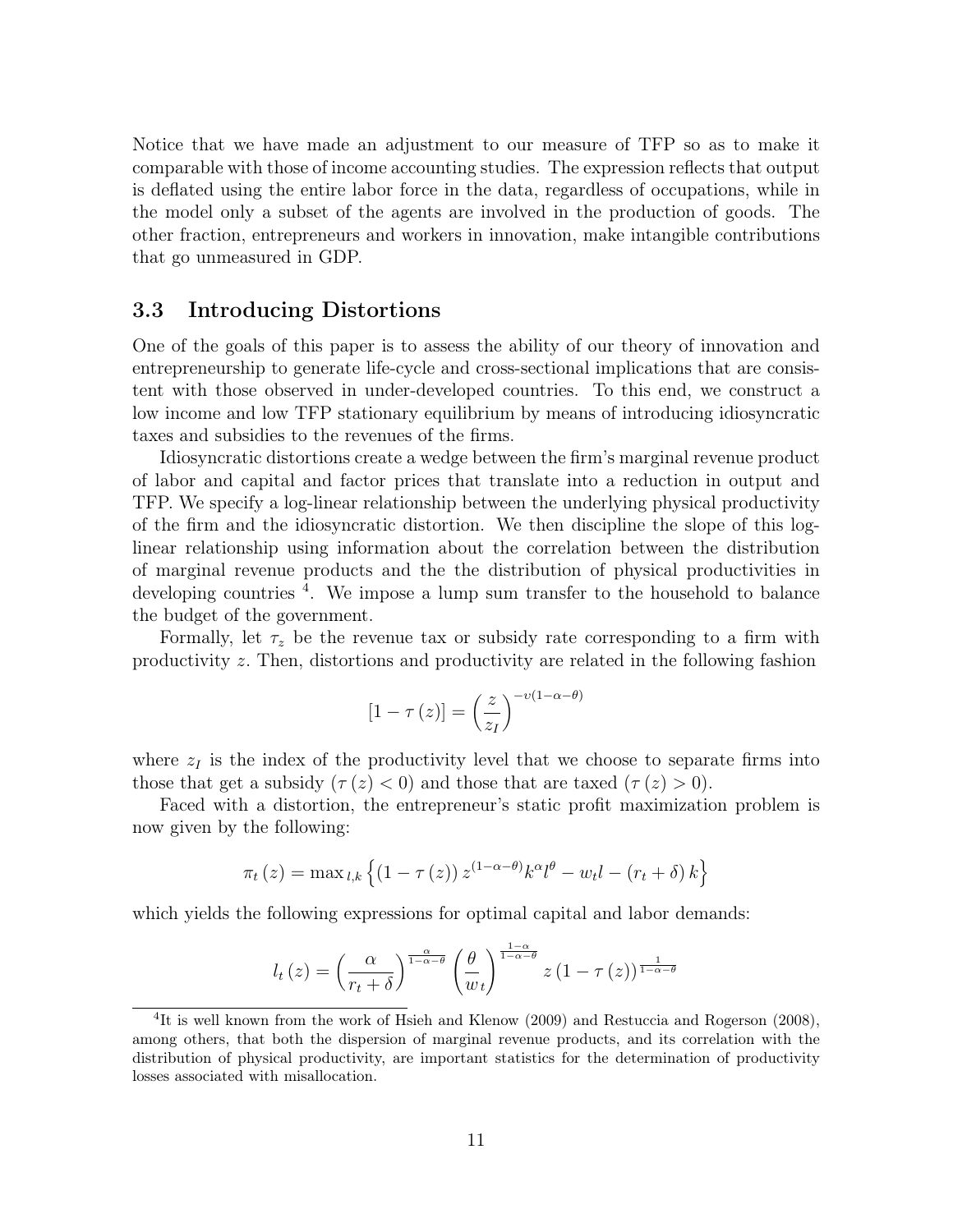$$
\pi_t(z) = \left(\frac{\alpha}{r_t + \delta}\right)^{\frac{\alpha}{1 - \alpha - \theta}} \left(\frac{\theta}{w_t}\right)^{\frac{\theta}{1 - \alpha - \theta}} \left(1 - \alpha - \theta\right) z \left(1 - \tau(z)\right)^{\frac{1}{1 - \alpha - \theta}}
$$

and the following expression for output and measured aggregate productivity

$$
Y_{t} = \frac{\left[f\ z\left(1-\tau\left(z\right)\right)^{\frac{\alpha+\theta}{1-\alpha-\theta}}o_{t}\left(z\right)dM_{t}\left(z\right)\right]}{\left[f\ z\left(1-\tau\left(z\right)\right)^{\frac{1}{1-\alpha-\theta}}o_{t}\left(z\right)dM_{t}\left(z\right)\right]^{\alpha+\theta}}\left(K_{t}^{s}\right)^{\alpha}\left(L_{p,t}^{s}\right)^{\theta} \tag{2}
$$

and

$$
TFP = \frac{\left[\int z\left(1-\tau\left(z\right)\right)^{\frac{\alpha+\theta}{1-\alpha-\theta}}o_t\left(z\right)dM_t\left(z\right)\right]}{\left[\int z\left(1-\tau\left(z\right)\right)^{\frac{1}{1-\alpha-\theta}}o_t\left(z\right)dM_t\left(z\right)\right]^{\alpha+\theta}}\left(L_{p,t}^s\right)^{\theta} \tag{3}
$$

The existence of distortions will also have implications for the entrepreneur's decision to innovate, as reflected by the entrepreneur's value function, which is now given by

$$
v_t^E(z) = max_p \left\{ \begin{array}{l} \left(\frac{\alpha}{r_t + \delta}\right)^{\frac{\alpha}{1 - \alpha - \theta}} \left(\frac{\theta}{w_t}\right)^{\frac{\theta}{1 - \alpha - \theta}} (1 - \alpha - \theta) z (1 - \tau(z))^{\frac{1}{1 - \alpha - \theta}} - w_t \chi_t(p, z) \\ + \left(\frac{1}{1 + r_t}\right) \left[ p v_{t+1} \left( z e^{\Delta} \right) + (1 - p) v_{t+1} \left( z e^{-\Delta} \right) \right] \end{array} \right\}
$$

Notice that distortions have no direct effect over the cost function for innovation. Therefore, all the effects of distortions on innovation decisions will operate through their effect over the rate of return to technological upgrade, and general equilibrium effects on labor costs.

### 4 Quantitative Exploration

In this section we start with the quantitative exploration of our theory. Our first set of results pertain to the long run properties of the model economy. Our goal is to study how agents' occupational choices and innovation decisions are affected by the imposition of allocative distortions, and quantify the aggregate implication of those responses for output and productivity. Even though the distribution of distortions will be parameterized to replicate observed properties of the distribution of marginal revenue products, the model will be tested on its ability to replicate life-cycle dynamics of firms in developing countries, and other statistics of the firm size distribution such as the average firm size. We will argue that the model is able to reproduce the data on these dimensions quite well.

Equipped with a theory that accounts well for firm dynamics in low income countries, we proceed to study the behavior of the economy along transitional dynamics. We trigger development through a reform that eliminates all idiosyncratic distortions. We characterize the dynamics of macroeconomic variables, such us TFP, output, and investment, as well as explore the behavior of the economy in terms of entry and exit rates, innovation, and changes in the firm size distribution over time. We show that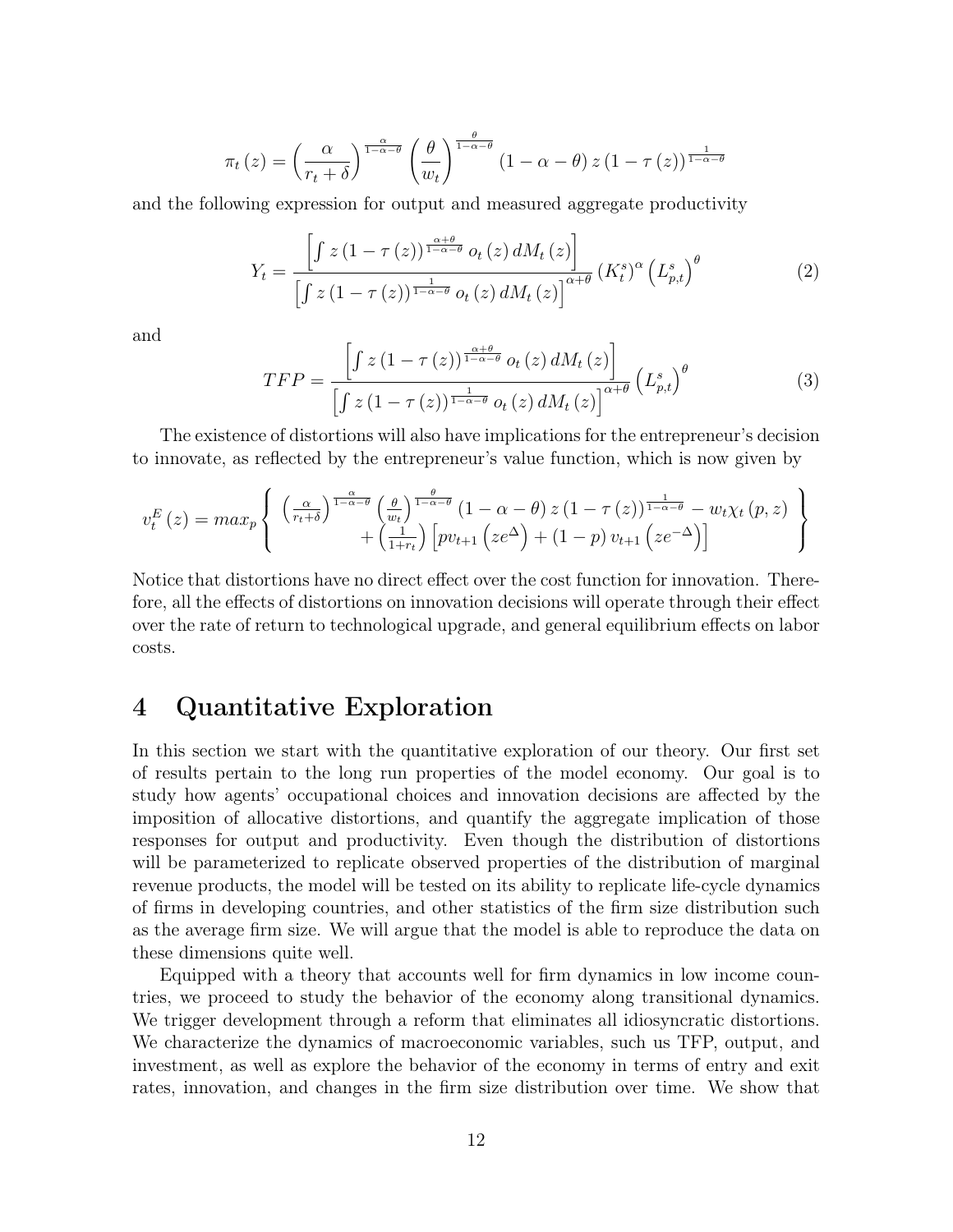our theory accounts well for the slow convergence of output and TFP in the data, as well as the hump-shape dynamics of investments and interest rates. We also show that the innovation, entry and exit margins, which are important to account for both cross-sectional and life-cycle moments, are also essential to generate aggregate dynamics consistent with the data on growth accelerations.

#### 4.1 Calibration

We calibrate parameter values targeting aggregate and firm-level moments of the U.S. economy, and discipline the slope of the log-linear relationship between distortions and productivity using data on the correlation between the marginal revenue products and productivity in developing countries.

For the coefficient of relative risk aversion, we set  $\sigma = 1.5$ , which is standard in the macroeconomics literature. We set  $\beta = 1/(1 + 0.04)$ , to target a 4% yearly interest rate, and set the annual capital depreciation rate at  $\delta = 0.06$ . In terms of factor shares in the production technologies, given a value of the span of control  $1-\alpha-\theta$ , we calibrate  $\alpha/(\alpha + \theta) = 1/3$ , so that 1/3 of the income income going to non-entrepreneurial factors is paid to capital.

The span of control  $\alpha + \theta = 0.725$  is calibrated jointly with the parameters of the innovation cost,  $\mu$  and  $\phi$ , and the innovation step  $\Delta$ , to match the concentration of income in the top 1% of the population, the tail of the distribution of employment, and the log dispersion of firm growth.

In particular, we assume that entrepreneurial ability shocks are drawn from a discretized Pareto distribution with cumulative distribution function  $F(z) = 1 - \left(\frac{z}{z_{min}}\right)^{-\eta}$ . We discretize the support over 180 grid points, and we space points so that  $log(z_{i+1})$  –  $log(z<sub>i</sub>) = \Delta$  for all pair of points in the support. We normalize  $z<sub>min</sub>$  to be equal to 1, and choose the lowest productivity level in the grid to be equal to the 10th percentile of the Pareto, and assign a probability mass to each point above the minumum computing  $F(z_{i+1}) - F(z_i)$ . For a given value of all other parameters, we proceed iteratively over the value of the Pareto parameter  $\eta$  until we match a ratio of average employment of entrants relative to incumbents of 0.2, which is consistent the ratio of the average size of entrants to incumbents in the US manufacturing sector.

For the innovation cost function, we need to specify values for the scale parameter  $\mu$ and the elasticity parameter  $\phi$ . Both parameters control a single endogenous variable,  $p_t(z)$ . With a single process for productivity, we therefore can only target one moment in the data. We proceed as follows. For a given value of the elasticity parameter, we calibrate the scale parameter  $\mu$  to match the slop of the right tail of the size distribution of firms in the US. Luttmer (2010) shows that the tail of the right cumulative distribution function (i.e. one minus the cumulative distribution function) displays a log-linear relationship with respect to employment. The slope of such relationship is 1.06. We adopt this value as the moment to target in the model economy. The parameter  $\phi$  controls the elasticity of innovation effort with respect to changes in innovation incentives. We explore the implications higher and lower innovation elasticities for transitional dy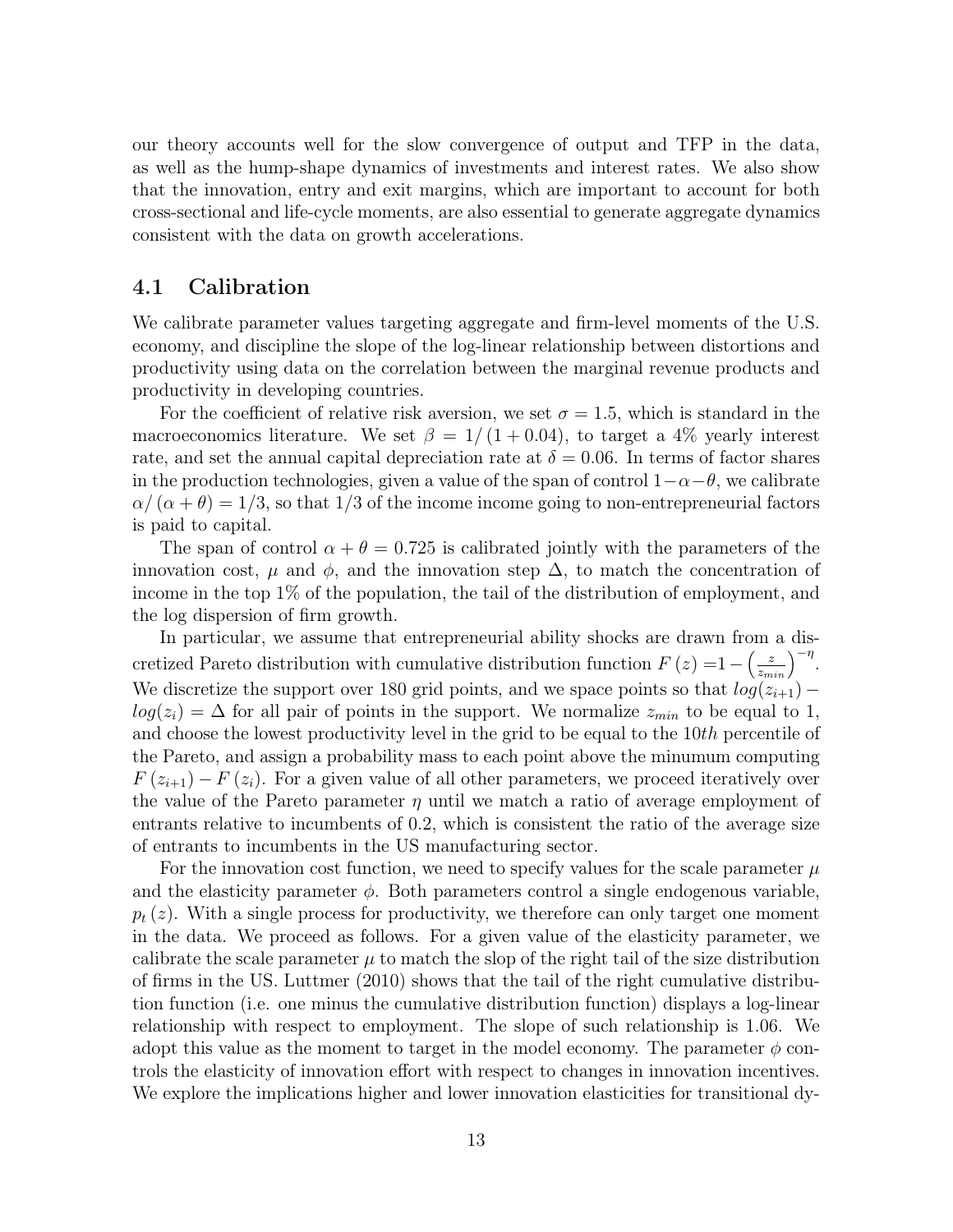namics when we perform our analysis of reforms. Our benchmark results are for a value of  $\phi = 15$ , which leads to a calibrated value of  $\mu = 0.0000025$ .

It remains to be calibrated the size of the productivity jump,  $\Delta$ . This parameter determines the standard deviation of the growth rate of productivity. Productivity growth rates, in turn, determine employment growth rates in the steady state of a frictionless equilibrium of our model. Therefore, we calibrate  $\Delta = 0.25$ , which is consistent with the annual standard deviation of employment growth rates for large firms in the U.S.

Lastly, we set the slope of the distortion function to  $v = 0.65$  to generate a TFP drop in the distorted relative to the undistorted stationary equilibrium of 30%, and set  $z<sub>I</sub>$  so that the aggregate capital to output ratio is unaffected, so as to isolate the effect of idiosyncratic distortions in TFP. The distortions that we impose are also consistent with the relationship between revenue productivity and plant productivity in Mexico and India reported by Hsieh and Klenow (2012).

### 4.2 Long Run Analysis

We start with the analysis of the long run equilibrium of our economy with and without distortions. We first explore the micro-implications of distortions in our theory, as reflected by the distribution of innovation intensities across firms, the distribution of firms across productivities and employment, and the life-cycle dynamics of entrepreneurs. We then compute the macroeconomic effects of these firm-level responses, focusing on the effects on output, TFP, entrepreneurship rates, and average firm sizes.

#### 4.2.1 Micro-Implications

Consider first the effect of idiosyncratic distortions on innovation. The following figure reproduces the schedule of distortions on the left panel, and innovation intensities as a function of productivity in the frictionless and distorted stationary equilibriums on the right one. Specifically, innovation intensity is defined as the ratio of labor demand for innovation relative to labor demand in production.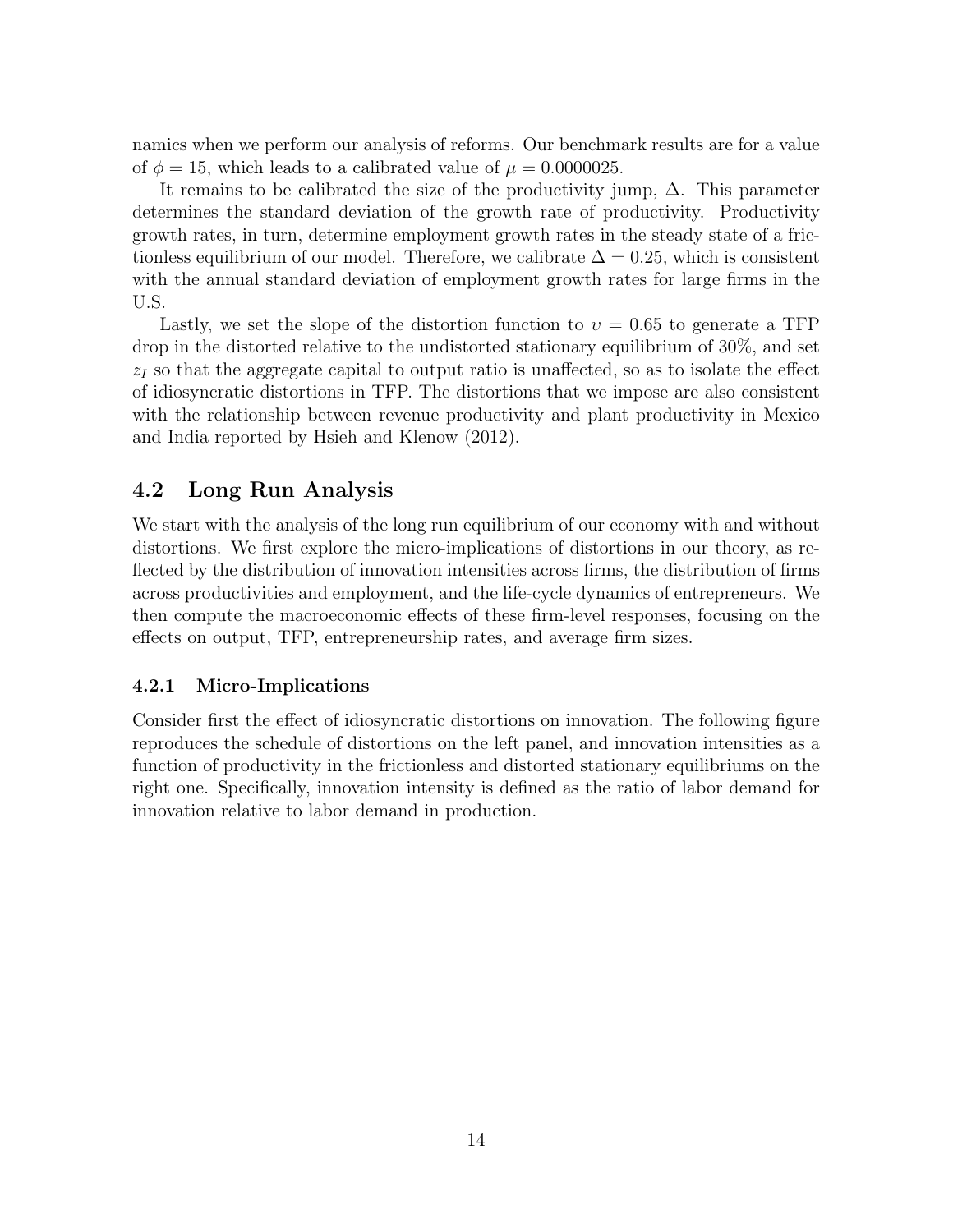

Figure 1: Distortion Profile and Research Intensities: Frictionless vs Distorted

The first salient feature of the graph is that, consistent with Gibralt's law, innovation decisions for sufficiently large firms are independent of productivity, and hence size, in the frictionless economy. This is not surprising, since it is precisely a result of the scaling of the innovation cost function by the firm's productivity. As firms approach the exit threshold, on the other hand, the rate of return to innovation is dampen by the fact that the outside option is independent of the current productivity. That is, close to the exit threshold the downside of not investing in increasing the odds to obtain a succesful innovation are less severe, as unlucky entrepreneurs can exit and work for a wage.

Innovation patterns and occupational choices are significantly different in the distorted economy. First, a larger fraction of agents, with lower entrepreneurial ability, finds it optimal to select into entrepreneurship, taking advantage of the subsidies associated with such activity in the left-end of the productivity distribution. This can be seen by the set of productivities for which innovation intensity was equal to zero in the frictionless economy, and now have a positive value in the distorted one.

Secondly, research intensities in the distorted economy are no longer size independent, not even for large firms. The reason is that the increase in profits allowed by a technological upgrade is down-weighed by a tax that is increasing with productivity. Innovation costs, on the other hand, are not affected by the distortion and scale up with productivity as in the frictionless case. Therefore, rates of return to innovation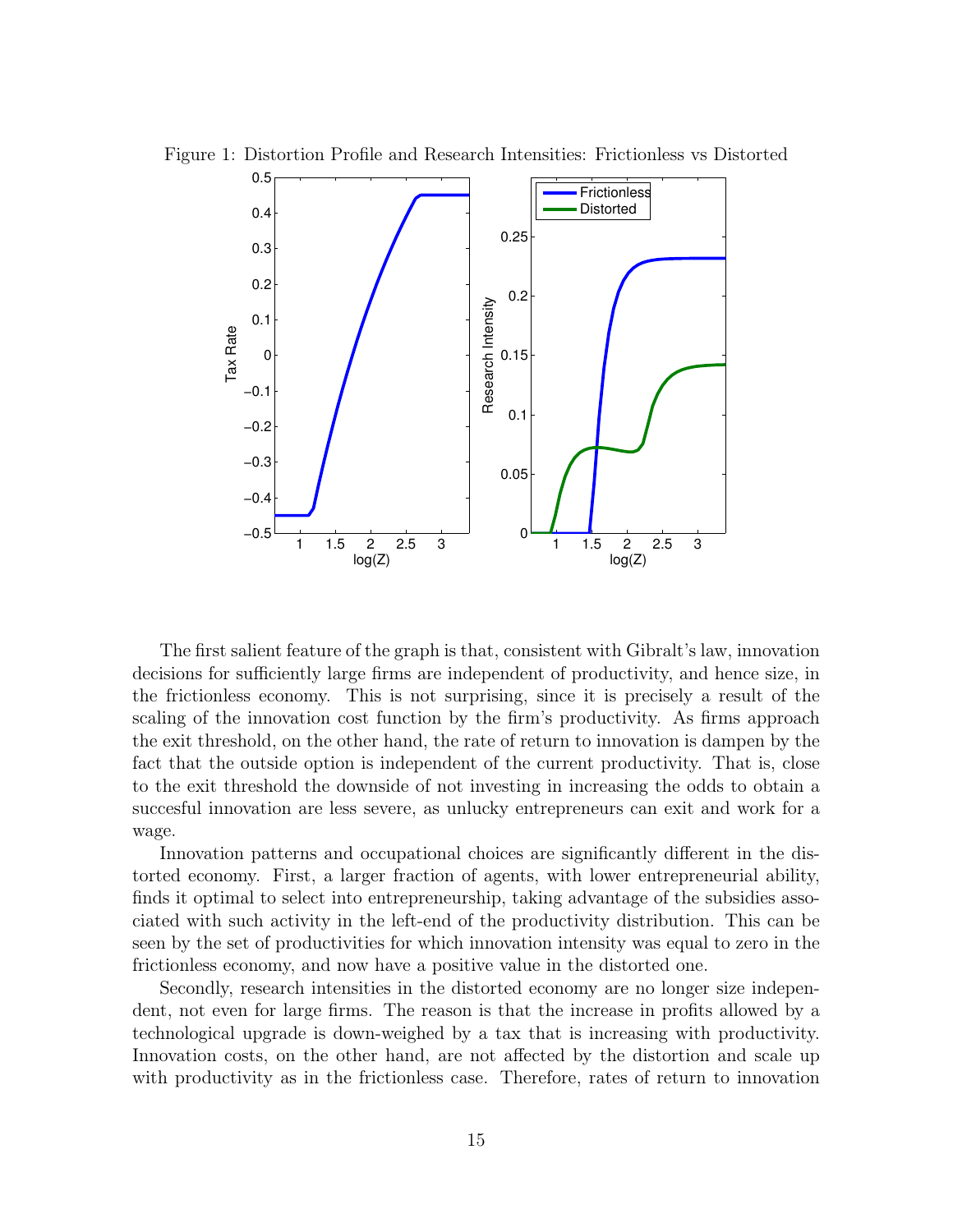are undermined relative to its cost. Not only do innovation intensities slope down with productivity for large firms, but the overall level is lower in presence of distortions.

Our theory of innovation also has implications for the productivity and employment distribution across firms. Abstracting from innovation decision can still yield predictions about the employment size distribution purely from reallocation forces. An active innovation channel, however, allows our theory to have predictions about the productivity distribution, besides the properties of the allocation of resources among a given set of technologies. The graph below illustrates the cumulative distribution functions of the number of firms with respect to the log of productivity, and the fraction of employment accounted for by firms with given log-employment levels.



Figure 2: Productivity and Employment Cumulative Distribution Functions

The left panel shows that the distribution of productivities shifts to the left as a result of innovation responses to idiosyncratic distortions. A more remarkable reduction in the mean and standard deviation occurs with respect to the distribution of employment, which compounds the shift in productivities with the effect of the taxes and subsidies. Notice that for our choice of the slope of the distortion profile, almost all of the employment in the distorted economy is accounted for by firms with employment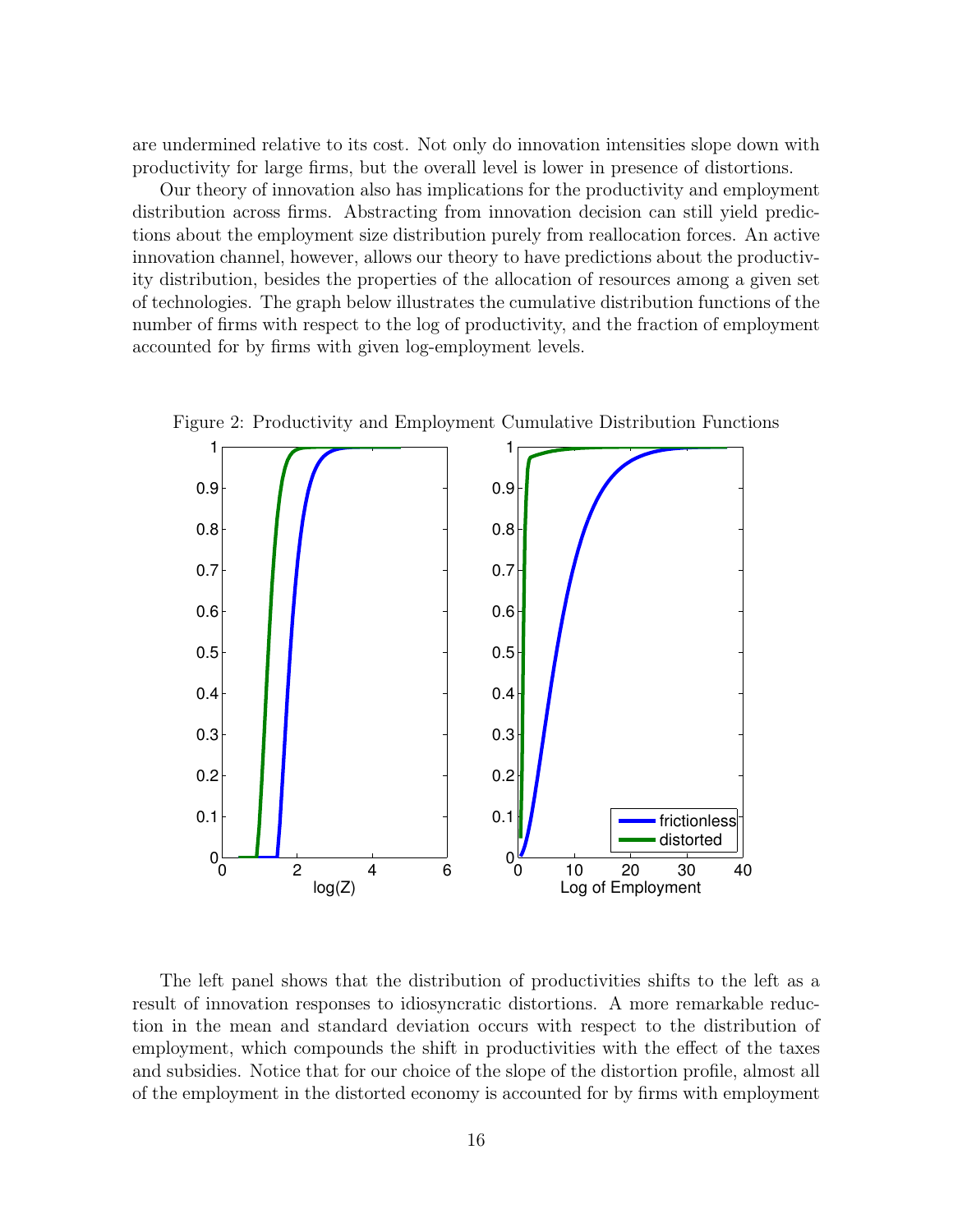levels less than or equal to the 10-th percentile employment of the frictionless economy. That is, distortions and the consequent response in innovation create a significant concentration of employment in small firms, which is qualitatively consistent with evidence in low income countries.

So far we have shown that our theory is consistent with cross-sectional facts in developing countries once we introduce a particular type of idiosyncratic distortions. However, a distinguishing feature of our economy is that it can be tested along a timeseries dimension too, by exploring life cycle dynamics in the frictionless and distorted equilibriums, and comparing them with the data.

Our focus will be on the relative size of establishments after 60 years in one economy against the other, rather than in the relative size of firms with respect to birth in a given environment. As mentioned above, having a single productivity process that is calibrated to match cross-sectional moments of the firms size distribution, we cannot simultaneously replicate the life-cycle patterns of the firms<sup>5</sup>. However, for the purpose of evaluating our theory, we are interested in assessing the extent by which our model of innovation can capture the growth slowdown in productivity growth experienced by firms in developing countries.

The graph below illustrates the expected life-cycle of an entering entrepreneur in a stationary equilibrium with distortions, and in a stationary equilibrium without<sup>6</sup>.



The figure shows a significant slowdown in firm's productivity growth over the lifecycle as a result of allocative distortions. Conditional on survival, a typical 60 year old entrant in the frictionless economy is about three times larger than the typical

 ${}^{5}$ This point was initially highlighted by Luttmer (2010)

 ${}^{6}$ To generate the average life-cycle of an entrant in the model, we proceeded as follows. Starting off the entrant at the average entrant's productivity, we simulated a large number of trajectories of firm productivity using policy functions for the occupational choice, innovation decision, and productivity shocks. The lines in the graph constitute the average across these simulations.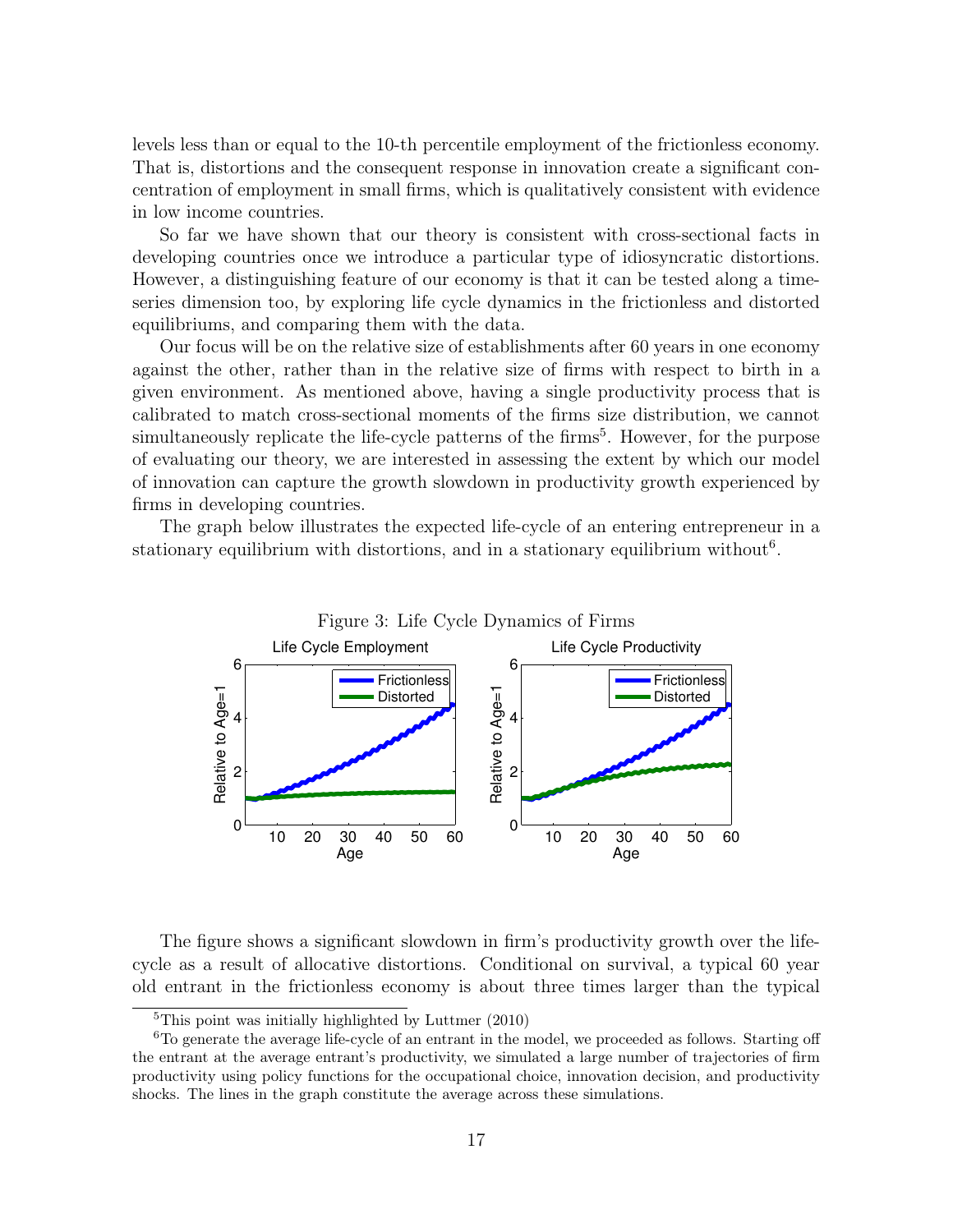entrant in the distorted equilibrium. This slowdown is consistent with evidence documented in Hsieh and Klenow (2012), for the cases of India and Mexico, and in Ayyagari, Demiorguc-Kunt, and Maksimovic (2013) for a larger sample of countries.

In summary, our firm-level analysis of the economy in a frictionless and a distorted stationary equilibrium shows that our theory can capture cross-sectional and life-cycle fea'tures of developing economies where there is evidence of the prevalence of allocative distortions. Our goal now is to study the aggregate implications of these firm-level effects

#### 4.2.2 Aggregate Implications

Our goal now is to understand the aggregate effects of firm-level responses in the model. In order to isolate the contribution of the endogenous innovation channel for long run macroeconomic variables, we compare results against those arising from a version of our model with exogenous expected growth rates. In particular, this version of the model consists of endowing the firms with the same profile of productivity growth probabilities of the endogenous model, without any cost, and keeping the profile unchanged when feeding the same schedule of distortions into the model. Results are displayed in table 4.2.2.

|                          | Endogenous | Exogenous $z$ |      | Exogenous  |
|--------------------------|------------|---------------|------|------------|
|                          | Innovation | a)            | (b)  | Occupation |
| GDP                      | 0.62       | 0.80          | 0.90 | 0.70       |
| <b>TFP</b>               | 0.70       | 0.85          | 0.92 | 0.77       |
| Av. Productivity         | 0.04       | 0.50          | 0.63 | 0.46       |
| Capital Stock            | 0.89       | 0.94          | 0.97 | 0.92       |
| $\#$ of Entrepr. (diff.) | 0.23       | 0.03          | 0.14 |            |
| Innovation Labor (diff.) | $-0.15$    |               |      | $-0.19$    |

Table 1: Aggregate Variables, Stationary Equilibrium: Endogenous vs Exogenous Productivity/Occupation. For the case with exogenous productivity we present results for two alternative calibrations: (a) Entrepreneurial productivity follows the process in the frictionless case; (b) Productivity follows the process in the distorted case. The values are relative to the frictionless steady state, except for the number of entrepreneurs and the labor demand, which corresponds to the differences between the distorted and frictionless allocations.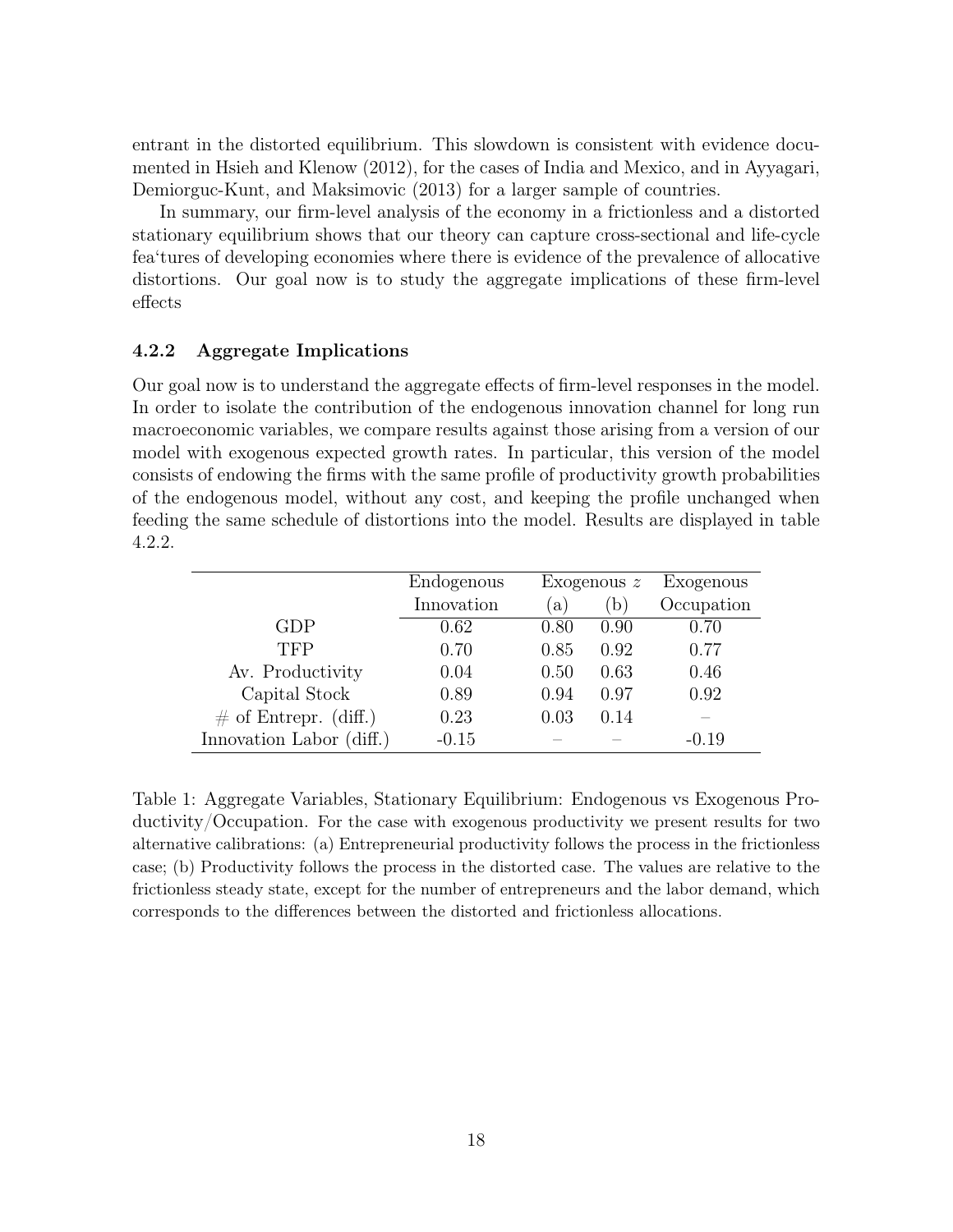|                          | Endogenous | Exogenous $z$ |      | Exogenous  |
|--------------------------|------------|---------------|------|------------|
|                          | Innovation | $\alpha$ )    | (b)  | Occupation |
| GDP                      | 0.62       | 0.80          | 0.90 | 0.84       |
| <b>TFP</b>               | 0.70       | 0.85          | 0.92 | 0.88       |
| Av. Productivity         | 0.04       | 0.50          | 0.63 | 0.77       |
| Capital Stock            | 0.89       | 0.94          | 0.97 | 0.99       |
| $\#$ of Entrepr. (diff.) | 0.23       | 0.03          | 0.14 |            |
| Innovation Labor (diff.) | $-0.15$    |               |      | $-0.05$    |

Table 2: Aggregate Variables, Stationary Equilibrium: Endogenous vs Exogenous Productivity/Occupation. For the case with exogenous productivity we present results for two alternative calibrations: (a) Entrepreneurial productivity follows the process in the frictionless case; (b) Productivity follows the process in the distorted case. The values are relative to the frictionless steady state, except for the number of entrepreneurs and the labor demand, which corresponds to the differences between the distorted and frictionless allocations.

The results in the table validate some of the findings in the existing literature on misallocation and development. Allocative distortions can cause substantial loses in aggregate productivity, of around 30 to 35 %, and output loses that amount to up to 40% taking into account the effect of distortions on the economy's capital stock.

The distorted allocation is also characterized by a significant increase in the number of entrepreneurs, which helps to mitigate the aggregate loss in productivity and output. The increase in entrepreneurship is partly explained by the subsidization of establishments in the lower end of the productivity distribution, and partly by a decrease in wages, which reduces the opportunity cost of entrepreneurship. Notice that entrepreneurship increases proportionally more in the endogenous innovation economy than in the exogenous innovation one. This is because with endogenous innovation, there is a further reduction in labor demand, and hence wages, due to the contraction in innovation intensities. By reducing the opportunity cost of entrepreneurship, it increases the number of agents that engage in business operations. The stronger increase in the number of entrepreneurs explains why, in spite of a significant reduction in the average talent of entrepreneurs, aggregate TFP loses are only 4% larger with endogenous than with exogenous innovation.

A salient feature of our results, which is a prominent feature of the data, is the reduction in the average size of a typical entrepreneur in the distorted allocation. This occurs both in the exogenous innovation case, as a consequence of the increase in the number of entrepreneurs. This is reinforced in the endogenous innovation model, as a result of the contraction in the average entrepreneurial ability.

In summary, our results suggest that even though accounting for firms' responses in innovation efforts lead to significant changes in firms' life cycle dynamics, and the productivity and size distribution of firms, these changes boil down to a mild extra 5% productivity loss due to allocative distortions in the aggregate. However, in the next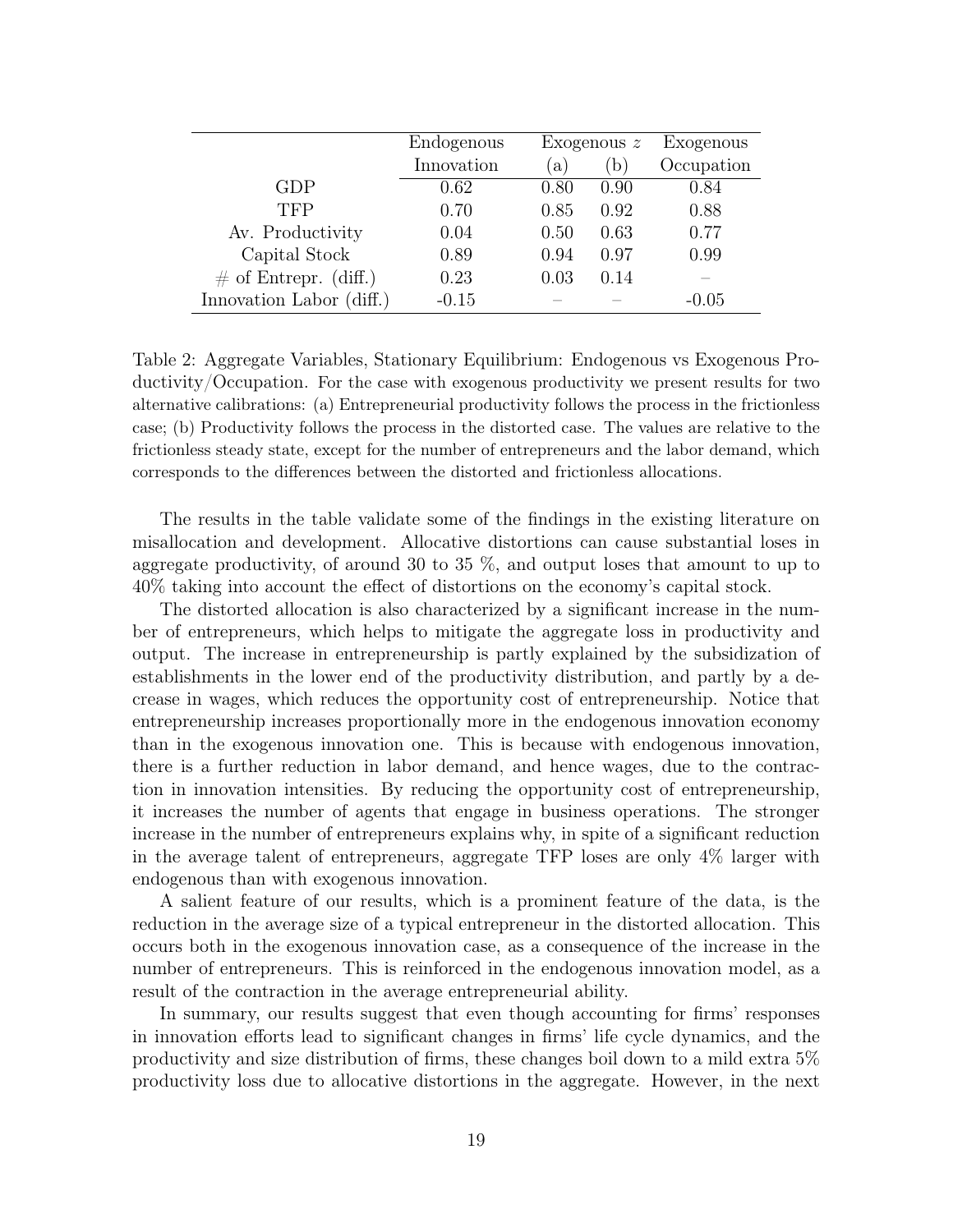|                  | Endogenous |      | Exogenous $z$ | Exogenous  |
|------------------|------------|------|---------------|------------|
|                  | Innovation | (a)  | (b)           | Occupation |
| Av. Productivity | 0.41       | 0.82 | 0.88          | $0.80\,$   |
| $\#$ of Entrepr. | 1.87       | 1.22 | 1.20          |            |
| Misallocation    | 0.95       | 0.86 | 0.95          | 0.85       |
| Production Labor | 0.95       | 0.98 | O 92          | 1 1 2      |

section we will show that consideration of the innovation channel plays an essential role for understanding macroeconomic transitions.

Table 3: Decomposition of the Relative Productivity Differences: Endogenous vs Exogenous Productivity/Occupation. For the case with exogenous productivity we present results for two alternative calibrations: (a) Entrepreneurial productivity follows the process in the frictionless case; (b) Productivity follows the process in the distorted case. The values are relative to the frictionless steady state. The product of the terms in each column give the value for TFP in Table 4.2.2. See the Appendix for a discussion of the different terms in this decomposition.

|                  | Endogenous |      | Exogenous $z$ | Exogenous  |
|------------------|------------|------|---------------|------------|
|                  | Innovation | (a)  | $\mathbf{b}$  | Occupation |
| Av. Productivity | 0.41       | 0.82 | 0.88          | 0.93       |
| $\#$ of Entrepr. | 1.87       | 1.22 | 1.20          |            |
| Misallocation    | 0.95       | 0.86 | 0.95          | 0.91       |
| Production Labor | 0.95       | A 98 | Ո Գ2          | 1.03       |

Table 4: Decomposition of the Relative Productivity Differences: Endogenous vs Exogenous Productivity/Occupation. For the case with exogenous productivity we present results for two alternative calibrations: (a) Entrepreneurial productivity follows the process in the frictionless case; (b) Productivity follows the process in the distorted case. The values are relative to the frictionless steady state. The product of the terms in each column give the value for TFP in Table 4.2.2. See the Appendix for a discussion of the different terms in this decomposition.

#### 4.3 Development Dynamics

Equipped with a theory that can account for salient features of firm dynamics in low income countries, we proceed to evaluate the implications of the theory for development dynamics. It is a well known weakness of the standard neoclassical growth model that it cannot simultaneously account for all of the salient features of development dynamics in the data: sustained increases in TFP, hump-shaped dynamics for investment and interest rates. Our goal is to provide a frictionless explanation of this macroeconomic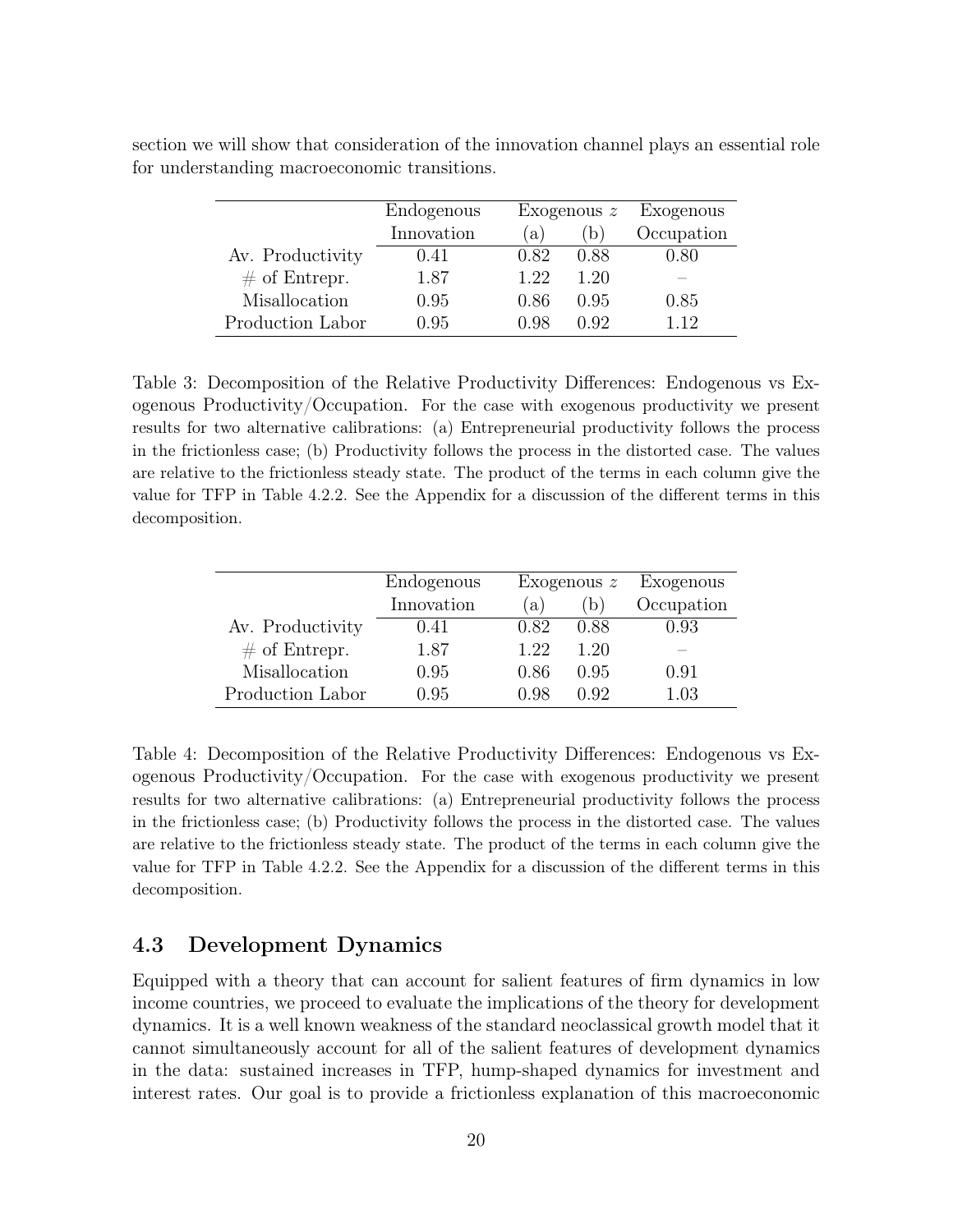behavior studying the interaction between occupational choices, innovation, reallocation and physical capital reallocation. To accomplish this goal, we follow Buera and Shin (2013), in thinking of development as triggered by a reform that permanently and credibly eliminates all taxes and subsidies in the economy.



Figure 4: Development Dynamics, Macroeconomic Variables. All variables expressed relative to value in the distorted stationary equilibrium, except for the rental rate of capital, which is plotted as differences.

Figure 4.3 reproduces macroeconomic variables along transition dynamics in our benchmark economy. The figure shows the ability of the model to generate a sustained and protracted increase in output, explained in part by a sustained increase in TFP. Since the economy is free of restrictions to factor reallocation, the delayed response in productivity is entirely driven by the slow response in the distribution of firms over productivities, which takes time to reflect the change in firms' incentives to innovate.

The investment rate is hump-shaped, and leads to a non-monotone path for the economy's capital stock. The capital stock declines in the initial years after the reform, before it recovers and converges to its frictionless steady state level. This is due to the economy's desire to increase the share of resources allocated to innovation activities. Recall that innovation is a labor intensive activity, and that labor is in excess supply after the shock, due to a reduction in the number of entrepreneurs. The reduction in the wage together with an increase in the rate of return to innovation, specially by large firms which were previously affected by a tax, justify that the economy devotes more resources to this purpose.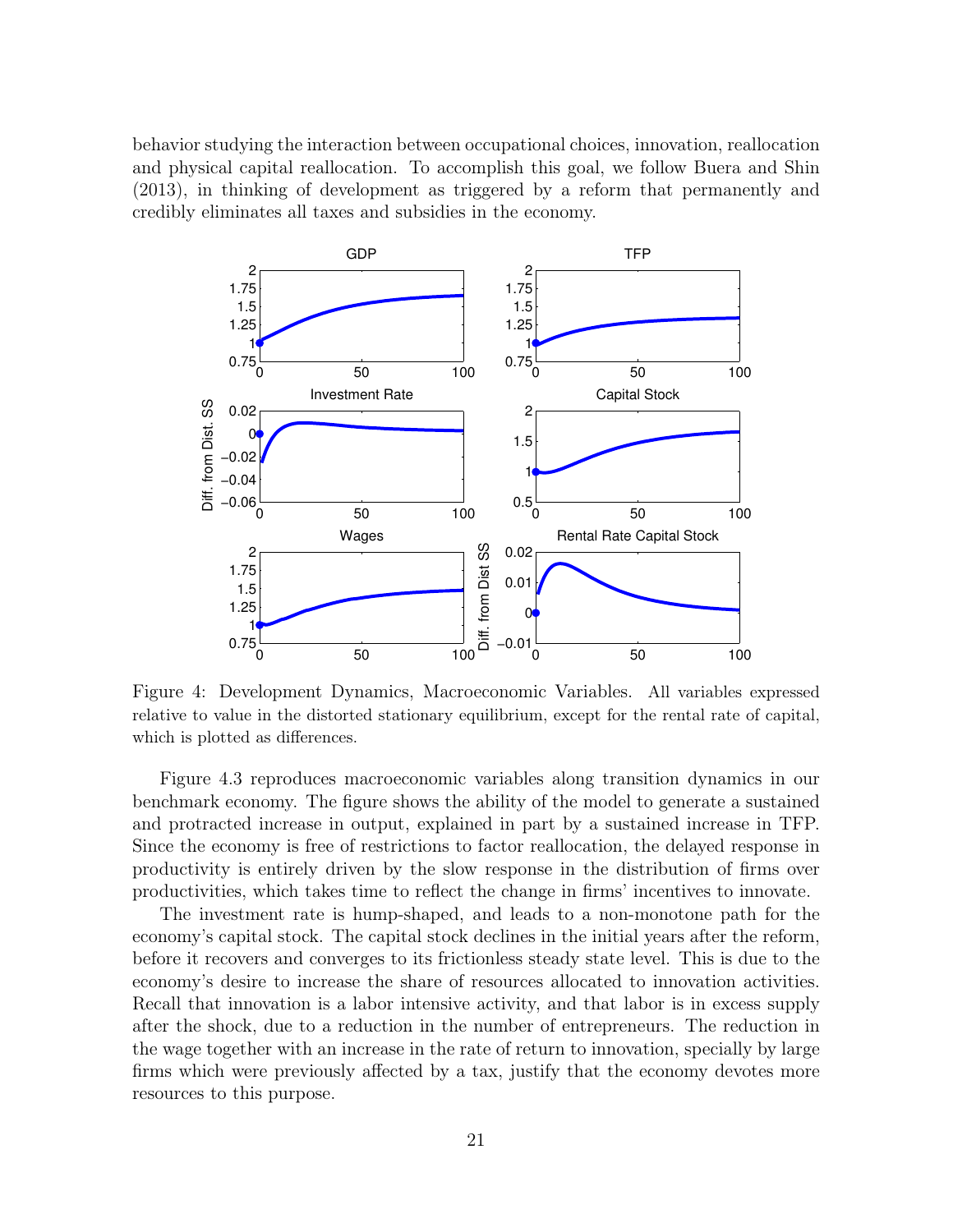The incentive to postpone capital investment is also reflected in the dynamics of the interest rate. The rate of return to capital falls in the early years after the reform, and it overshoots in the intermediate periods before converging to the steady state. Even though distortions were removed, and capital is being reallocated towards highly productive entrepreneurs, there are still very few of those in the productivity distribution. Furthermore, the number of agents involved in entrepreneurship has gone down. Thus, capital demand is low. However, as the productivity distribution starts to reflect the increase growth rate in firm level productivities, capital demand picks up and so does its rental rate.



The next figure summarizes the micro-level adjustment of the economy to the reform. It depicts the dynamics of the number of entrepreneurs, the aggregate share of innovation expenditures relative to GDP, and the average employment size in the economy. The number of entrepreneurs declines upon the removal of the distortions, and continues to do so over time. The initial contraction takes place because of the elimination of subsidies that were artificially increasing low productivity firms' profits. This occurs despite the initial decline in wages. Over time, as high productivity entrepreneurs push up the wage rate, entrepreneurship becomes less attractive to a larger fraction of agents, further reducing the number of entrepreneurs along the convergence path.

The middle panel refers to the dynamics of the aggregate share of innovation expenditures relative to GDP in the economy. These are reminiscent of intangible investments the economy makes to improve the growth rate of aggregate productivity. Unlike investments in physical capital, the rate of return to which is typically the highest the lower the physical capital stock, investments in innovation increase monotonically over time. The source of this differential behavior is that innovation intensities are the highest for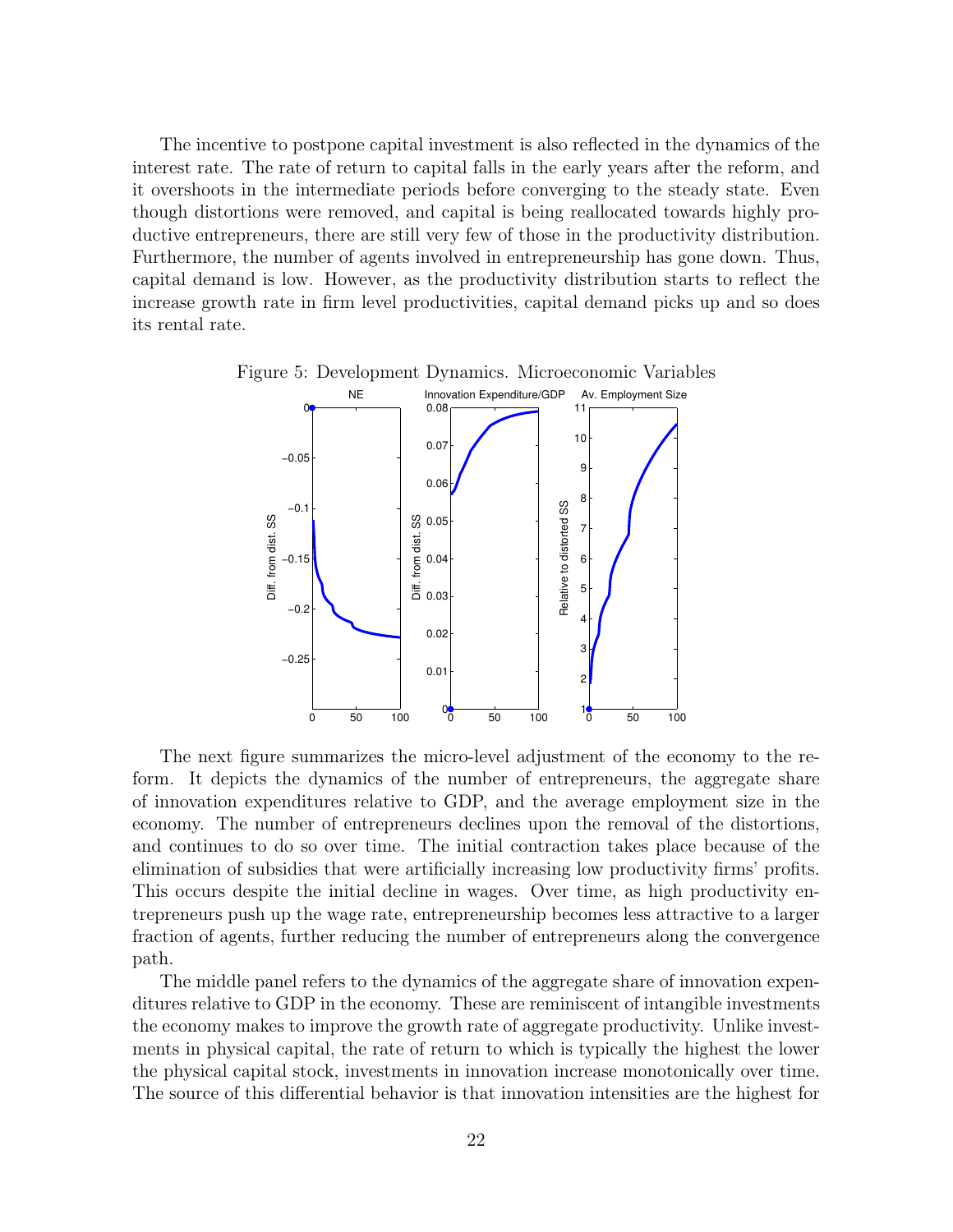high productivity firms. Thus, as the participation of high-productivity firms in the economy's productivity distribution increases, it also does the aggregate expenditure devote to innovation activities.

The panel to the right illustrate the dynamics of the economy's average firm size, measured by the size of its productive labor force. All the firm level adjustments taking place in the economy contribute to the increase in the size of a typical production unit. First, labor and capital are being reallocated towards more productive entrepreneurs, which operate larger plants. Secondly, low productivity entrepreneurs are exiting production and becoming workers, which concentrates production in highability entrepreneurs even further. Lastly, firms are devoting more resources to upgrading technology levels.

In short, transitional dynamics in our model economy share features of growth accelerations in the data along many dimensions. There is a sustained and protracted increase in TFP, investment and interest rates are hump-shaped, and average firm size increases smoothly over time. These predictions are starkly different from those of the neoclassical growth model, where investment and interest rates spike up upon reform and decrease monotonically over time, and there are no endogenous forces driving productivity and average firm size along the transition path. The differentiation of our model from the standard neoclassical growth theory stems purely from the interaction between innovation incentives post-reform, changes in occupational choices, and their interactions with physical capital accumulation, without any contribution from capital adjustment costs, or frictions to the reallocation of factors across firms. As we shall show below, the endogeneity of innovation decisions is the essential ingredient for the differentiation of our model from the standard neoclassical growth one. As soon as the innovation channel is shut down, transitional dynamics go back to displaying the same shapes as the theory with a representative firm.

#### 4.3.1 Endogenous vs Exogenous Innovation, Entry and Exit

Here we construct two alternative economies that differs from the one we have been considering so far only in that either innovation is exogenous or entry and exit of entrepreneurs are exogenous. As we did when discussion the results for the stationary equilibrium, we use these model variantes to highlight the role of the endogenous innovation, entry and exit margins.

In the first model variant, the probabilities of technological upgrades and downgrades,  $p_t(z)$ , are set exogenously to the firm. We feed firms with the same innovation profile as the frictionless stationary equilibrium of the endogenous innovation economy. We assume that entrepreneurs that become active only when distortions are in place, adopt the same probability as the least productive entrepreneur of the frictionless equilibrium. In terms of calibrating distortions, we do so in a way that makes the level of income in the distorted stationary equilibrium with exogenous innovation be the same as in the endogenous benchmark. This ensures that the start and end points are the same between the two economies. Innovation probabilities remain unchanged between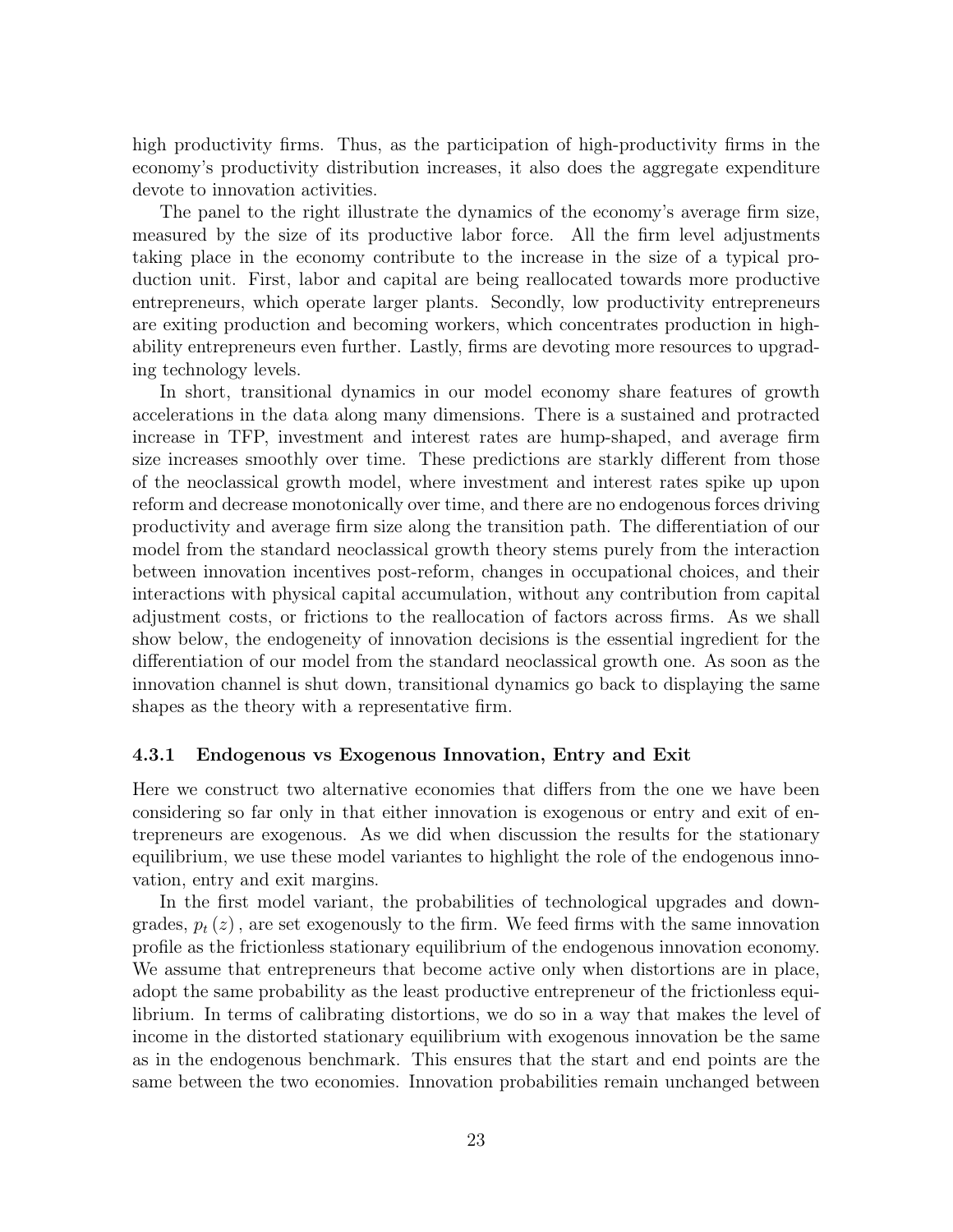the frictionless and distorted equilibrium.

In the second model variant we consider the same model of innovation as in the benchmark economy, but assume that the selection in and out of entrepreneurship is exogenous. To obtain an stationary distribution, we assume that 10% of entrepreneurs die each period and are replace by new entrepreneurs. The (constant) fraction of entrepreneurs is set to be equal to that in the frictionless stationary equilibrium of the benchmark economy. All other parameters are as in the benchmark model.

Macroeconomic dynamics for the two alternative model, together with those of the benchmark economy, are illustrated in figure  $6^7$ 



Figure 6: Development Dynamics: Endogenous vs Exogenous Innovation/Occupation

The figure makes evident the claim that abstracting for life-cycle considerations brings back all the features of the standard neoclassical growth model to our model of heterogeneous firms and entrepreneurship. TFP converges almost immediately, since all factors reallocate frictionlessly to their most efficient use. As a result, GDP convergence is significantly faster. In terms of investment and interest rates, the rates of return to capital are the highest upon reform, when the capital stock is low and TFP has jumped up. Investment dynamics, then, take advantage of this shape and follows a similar path as the interest rate.

<sup>7</sup>Notice that the current calibration does not quite achieve the same income level in the steady states, which is why variables do not converge yet to the exact same value.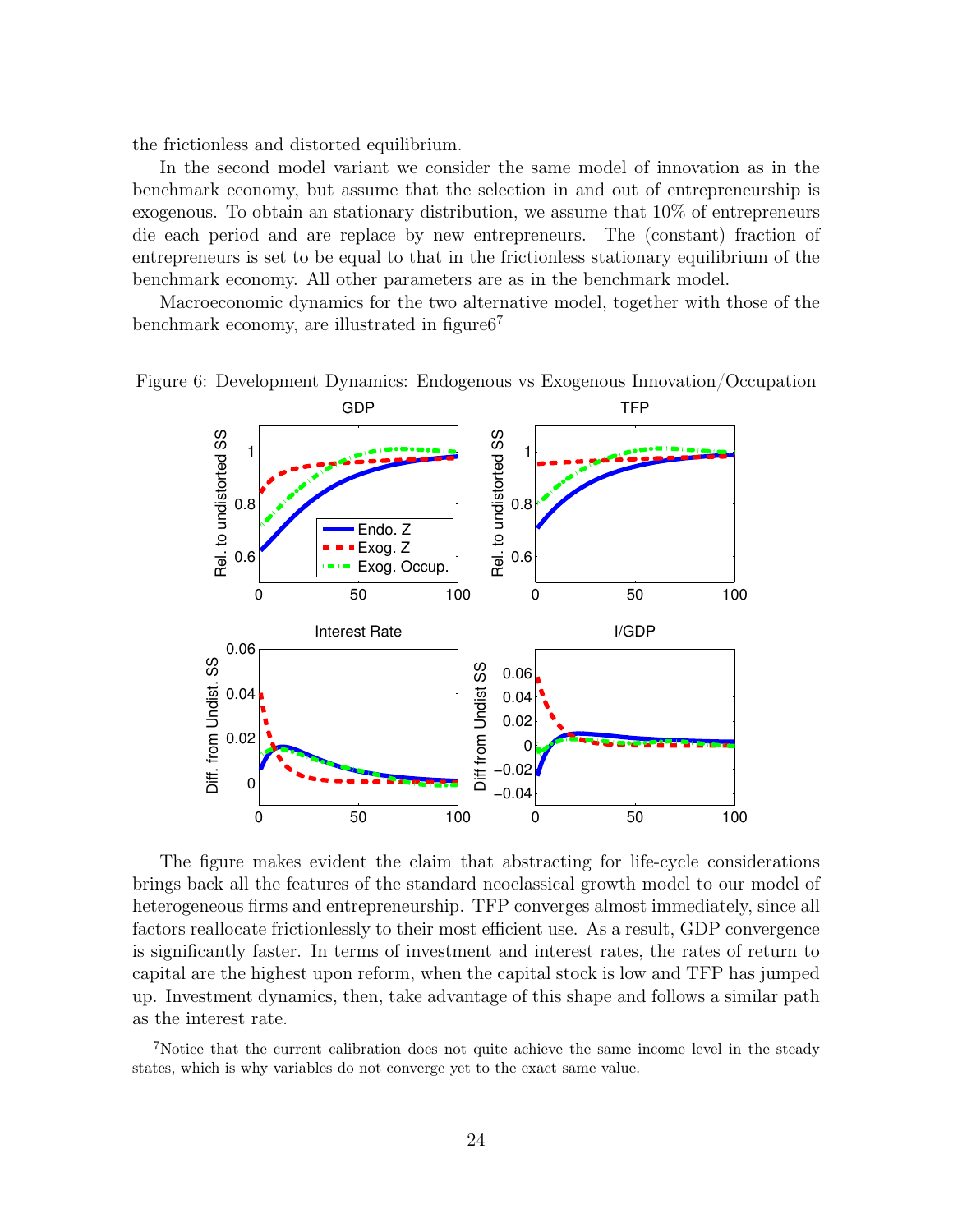We conclude from the analysis of this section that, even though the consideration of life-cycle dynamics of firms contributed only mildly to understanding aggregate long run losses from misallocation, it plays an essential role when it comes to understanding development dynamics.

### 5 Conclusion

The standard neoclassical growth model cannot account for the observed features of development dynamics in fast growing economies. In this paper we proposed an extension to the standard framework with richer microeconomic underpinnings disciplined by data on firm behavior in developed and developing countries in order to explore the contributions of these micro-adjustments to overcoming the difficulties of the canonical model.

Motivated by evidence of resource misallocation in low income economies, we introduced idiosyncratic distortions into our model in order to construct a low income equilibrium with cross-sectional implications for the firm size distribution and the distribution of marginal revenue products that are consistent with the data. We then tested our model to show that it delivered factual implications for the life-cycle dynamics of firms, and occupational choices of households.

Equipped with a theory of underdevelopment consistent with micro-data, we then explored the behavior of the economy along a transition growth path triggered by a reform that removed all allocative distortions. We found that once the responses in firms' decision to innovate, the household's occupational choices , and physical capital accumulation decisions are accounted for, the theory can deliver macroeconomic dynamics consistent with the data. We uncovered that the essential ingredient for this improvement lied in the interaction between the incentives to accumulate physical capital and firms' desire to invest in technological improvements. Had the latter feature not been taken into account, transitional dynamics would have reverted to the usual neoclassical patterns, even when preserving the occupational choice margin and the heterogeneity in production.

As argued above, the literature has explore other mechanisms to better understand the forces that drive macroeconomic variables along development paths. The next step in the research agenda is to incorporate those mechanisms, based on barriers to resource reallocation, with the forces highlighted in this paper, in the context of unified framework.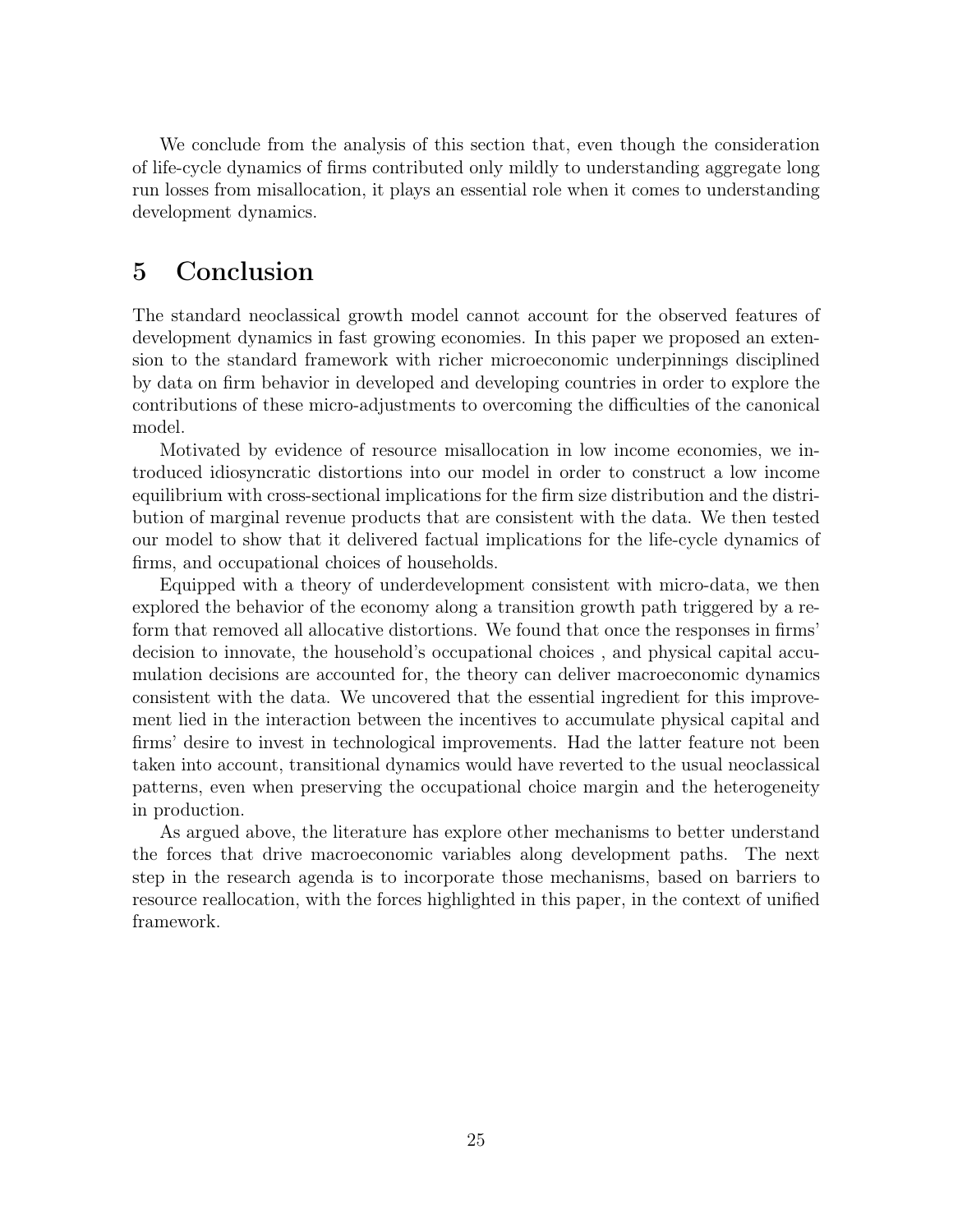### A Decomposition of Aggregate Productivity

In this appendix we discuss the decomposition of the source of TFP differences across stationary equilibria presented in Table 4.2.2. Rearrenging equation (3), we can write

$$
TFP_t = \left[ \int z o_t(z) \frac{dM_t(z)}{\int o_t(z) dM_t(z)} \right]^{1-\alpha-\theta}
$$

$$
\left[ \int o_t(z) dM_t(z) \right]^{1-\alpha-\theta}
$$

$$
\frac{\left[ \int z(1-\tau(z))^{\frac{\alpha+\theta}{1-\alpha-\theta}} o_t(z) \frac{dM_t(z)}{\int o_t(z) dM_t(z)} \right]}{\left[ \int z(1-\tau(z))^{\frac{1}{1-\alpha-\theta}} o_t(z) \frac{dM_t(z)}{\int o_t(z) dM_t(z)} \right]^{\alpha+\theta}}
$$

$$
\left[ \int z o_t(z) \frac{dM_t(z)}{\int o_t(z) dM_t(z)} \right]^{1-\alpha-\theta}
$$

$$
L_{pt}^{\theta}.
$$

The first line gives the contribution of the average productivity of active entrepreneurs. When entrepreneurs face idiosyncratic distortions which subsidize less productive entrepreneurs, and tax productive ones, this term decreases for two reasons: 1) marginal, less productive individuals become entrepreneurs; 2) active entrepreneurs invest less in innovation, and therefore, the distribution of productivity of active entrepreneurs worsens. The second line gives contribution of the total number of active entrepreneurs. To the extent that there are diminishing return to the variable factors, increasing the number of entrepreneurs while holding fixed their average productivity results in a higher aggregate TFP. The third term gives the (negative) contribution of the misallocation of capital and labor across entrepreneurs. In an undistorted economy this terms equals one. Finally, the last term is the contribution of the labor use in the production. This terms would increase if either the number of entrepreneurs increases, or the labor used to produce innovations increases.

# References

- [1] Andrew Atkeson and Ariel Tomás Burstein. Innovation, firm dynamics, and international trade. Journal of Political Economy, 118(3):433–484, 06 2010.
- [2] Andrew Atkeson and Patrick J. Kehoe. Modeling the Transition to a New Economy: Lessons from Two Technological Revolutions. American Economic Review, 97(1):64–88, March 2007.
- [3] Meghana Ayyagari, Asli Demirguc-Kunt, and Vojislav Maksimovic. Size and age of establishments: evidence from developing countries. Policy Research Working Paper Series 6718, The World Bank, December 2013.